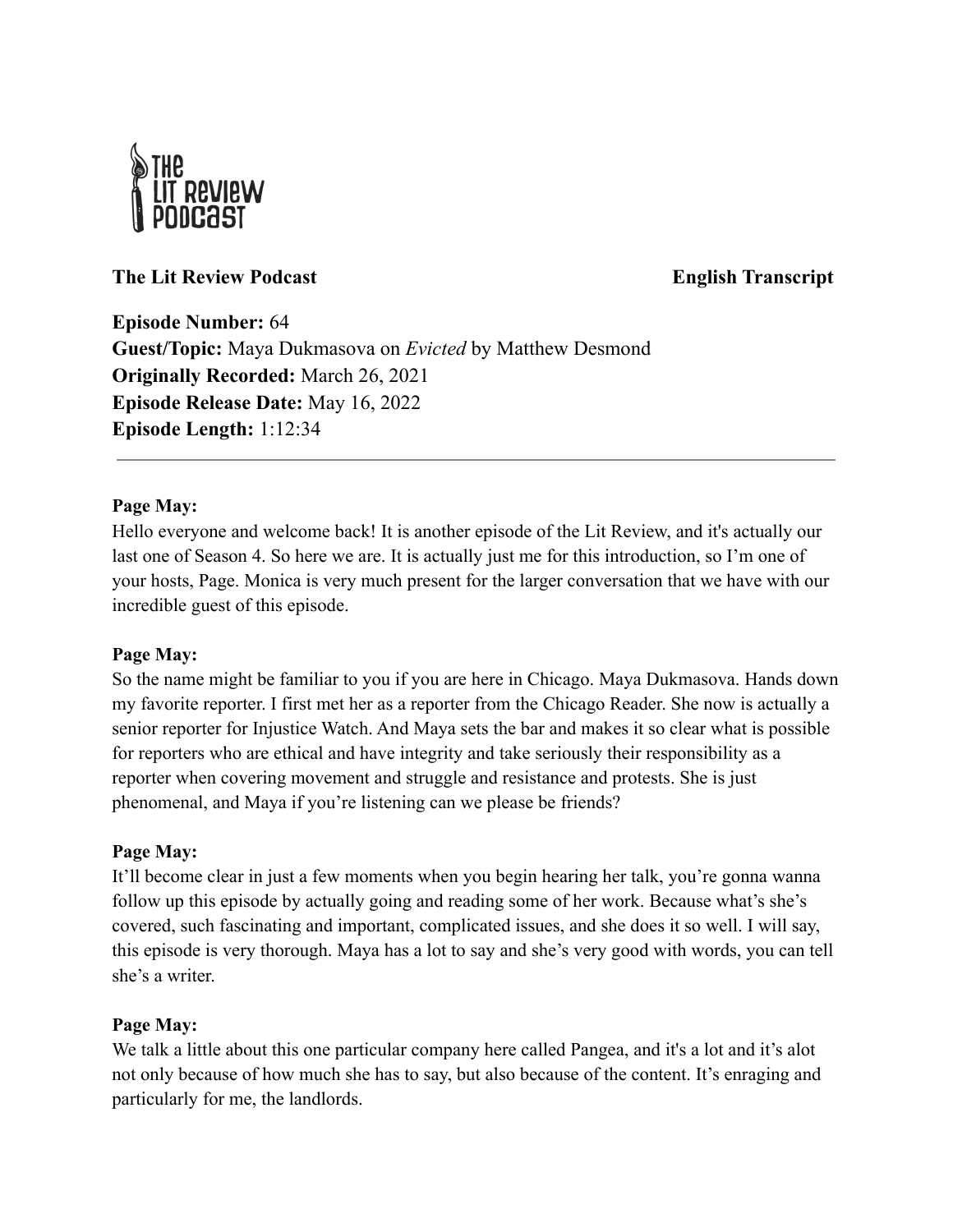## **Page May:**

I mean even just the word, I remember at one point in the episode I talk about that, it's just, it sounds like one of the most archaic, gross, colonizer words, like "land lord" I hate it. And if you didn't already, if you have a landlord and hate a landlord or maybe you are a landlord, um, this will make your blood boil. And actually Monica and I had a similar quote that we wanted to lift up as just a little bit of a teaser for y'all, so at one point Maya had said "We have to know how much profit landlords are making off of housing" and "landlording in poor communities is way more profitable than landlording in rich ones" and so I think that's a little bit of a hint of the uh, clearly what we're going to be talking about but it is revealed in Maya talking about this fantastic book.

### **Page May:**

The book we're talking about is Evicted: Profit and Poverty in the American City, and it's by Matthew Desmond, and it sounds really fascinating for so many reasons. Um, I, encourage you all, again, this is going to be an excellent episode, it's super thorough, take some notes, support your local library, check out this book, support your independent bookstore, purchase this book, and go back and read the incredible backlog that Maya has left us of her writing on this subject and so many others. And so I'm just gonna, you know, it feels weird, Monica is not here, so I just feel like I'm being extra rambly right now. Monica, if you haven't caught on, is the one who kind of keeps me like, "let's not talk for four hours" and so we're gonna cut it off here, and just get into our episode, and I hope you enjoy.

## **Page May:**

And looking forward to seeing you all next season and probably a little sneak peek in between as well somewhere in the next few weeks. So thank you for tuning in. Thank you for all of your support, thank you for listening, and learning with us, and asking great questions, and you are appreciated, have a wonderful, wonderful rest of your day wherever and whenever you are. Thanks everyone, see you soon!

## *[INTRO STARTS]*

*[Sound of book pages turning, soft instrumental music]*

**Monica:** You're listening to the Lit Review Podcast.

**Page**: We're your hosts, Page May and Monica Trinidad.

*[Musical hip hop beat playing in background from "Chicago" by David Ellis]*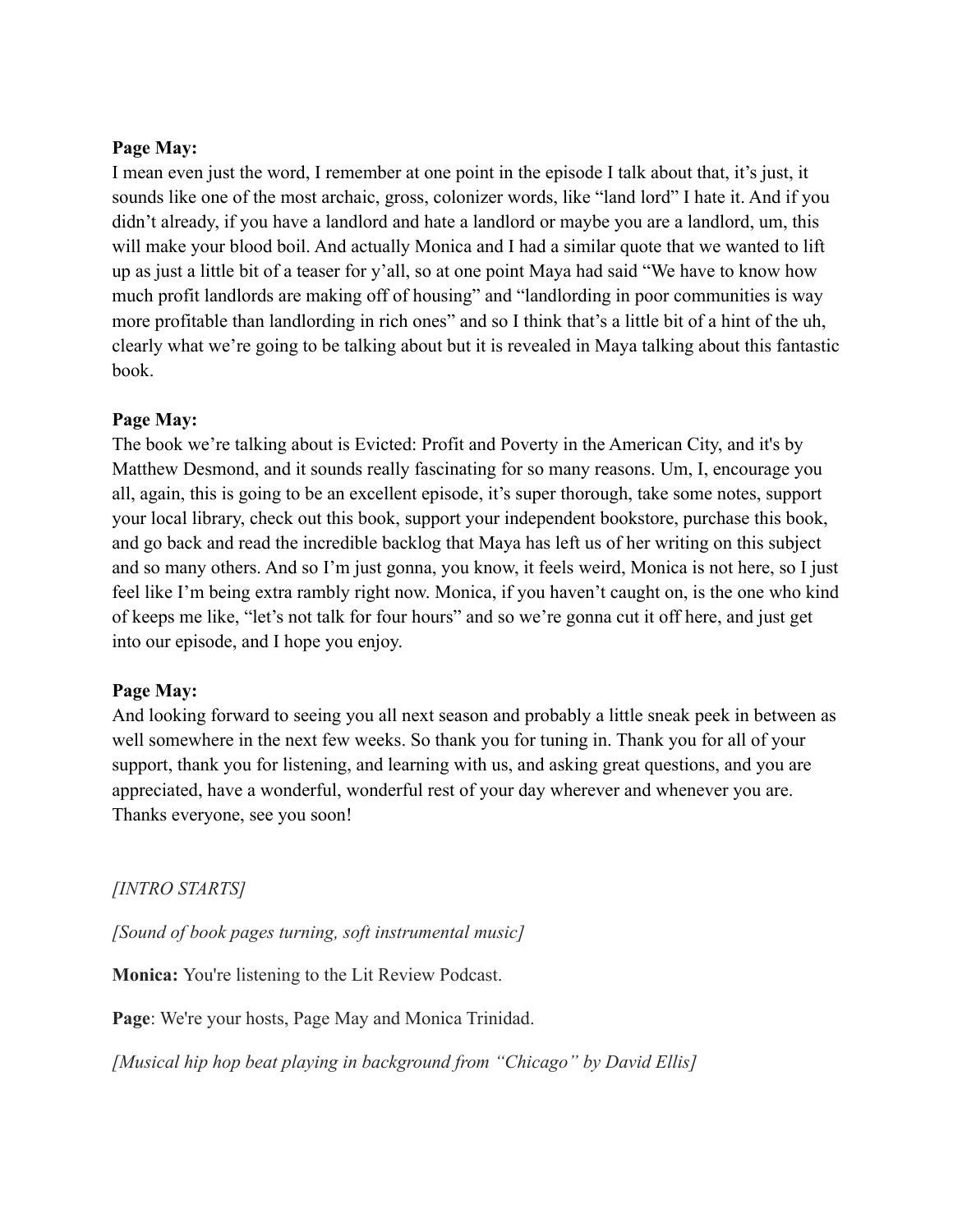**Mariame Kaba voiceover:** *"I think it's essential for people to learn together in order to be able to understand what we're up against."*

**Protesters Chanting:** *"CPD, shut it down! New Jim Crow, shut it down!" [chanting] "I said No Cop Academy, 95 mil for community!"*

**Page voiceover:** *"We must disrupt, we must disobey, we must agitate, we must escalate, we must break, we must create, we must abolish, we must transform -"*

**Young person voiceover:** *"I remember, she was shot by my house -"*

**Mariame voiceover:** *"In sharing our ideas, we're stronger."*

[Music Lyrics] "*Welcome to Chicago, this is home for most. This is the home of the wealthy, making cameos. This is the house of the heartless, the home of the cold. Man, my dog gets more acknowledgement than homeless folks. This is a house, a generation filled in Audy homes..." [Music Fades]*

*[INTRO ENDS]*

# **Page May:**

All right. Hello. Hello. I am so excited by who we have on this show today. Oh my goodness, it's Maya Dukmasova, who is someone that I just look up to and admire from afar and that I can't believe we get to have on our show right now. We're going to spend an hour chatting about her book. This is just like the nerd out I've been waiting for years for.

# **Page May:**

Anyways, how are you doing Maya? Thank you for joining us today.

## **Maya Dukmasova:**

I'm good. Thank you so much for having me. The admiration is definitely mutual. I mean, I feel like we've spent a lot of time talking over the years because I cover and write about things you guys are working on and things you guys are organizing around in the city and so I feel like we encounter each other as journalists and source quite often. I just always find our conversations extremely enlightening. I really appreciate how thoughtful both of you are and what you're doing. So it's always interesting to write about something you're working on. I'm a fan of the podcast, so I'm really flattered that you guys invited me.

# **Page May:**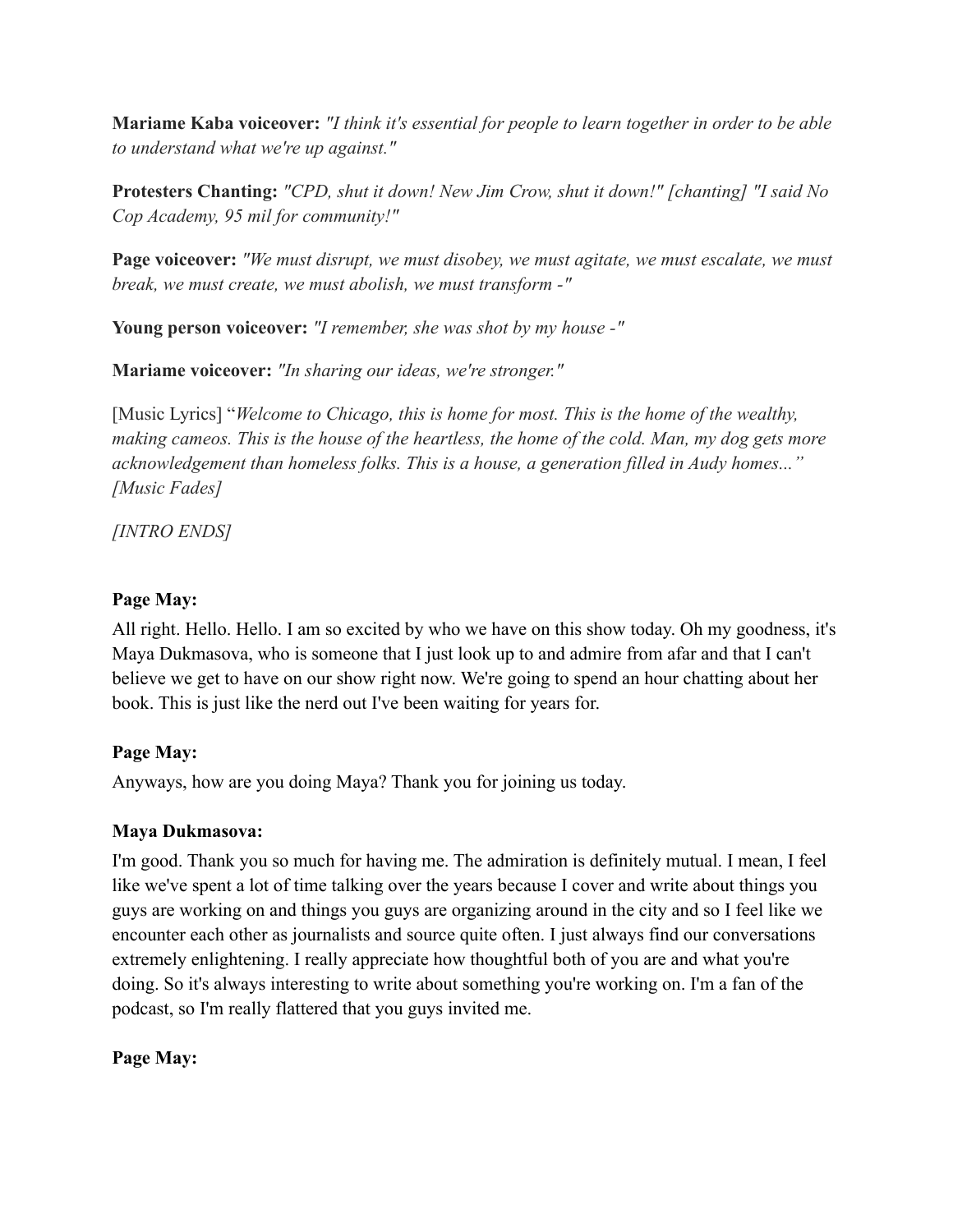Oh yes. Definitely had to happen. You're someone that I personally really trust with helping us to tell the stories of the work that we're a part of. I'm wondering if you can tell us a little bit more for folks who don't know how amazing you are, who are you, what do you do, and why do you do what you do?

# **Maya Dukmasova:**

Well, I'm a journalist. The majority of my work, I focus on two beats on housing issues and on the courts. That can be in as far as the criminal legal system goes for policing, but basically everything having to do with the legal system, civil and criminal and housing issues, those things have been at the center of my work. I also cover local, social and racial justice movements and feel like that's a part of my beat as well.

# **Maya Dukmasova:**

The reason I do this is, well, I always wanted to be a journalist when I was still in school and it was always a career I was interested in. Then I moved to Chicago about seven-and-a-half-years ago and decided to just try it and freelance, and then got this job at the Reader.

# **Maya Dukmasova:**

But I think the important thing isn't so much, why do I do journalism, but why do I like working at the Reader and writing for the Reader? It's because I think that it's the combination of offbeat and in-depth type of things that the Reader has historically covered, that I feel like we do a good job of explaining why things are happening, not just breaking news. I was never a breaking news type of person. I feel like it takes me a lot longer to metabolize information and make sense of things. It disconcerts me to be doing like breaking news reporting because I always feel like I'm not getting the whole picture of what's happening, I'm not even sure if I fully understand what's happening. It's so easy to feel manipulated into somebody's spin or propaganda or whatever. So I really like writing at the pace that the Reader is able to afford and doing longer term projects in depth writing.

## **Maya Dukmasova:**

I do it because, I don't know, I guess the other reason is just that this is like what I can do, I guess, is my calling. So I'm just very grateful that I'm able to pursue this or have this job and pursue this as a career.

## **Monica Trinidad:**

Well, I know we are definitely so grateful that you pursue this as a career and as a life choice. So grateful for you. Again, thank you so much for joining us today. The book we're talking about today is called, *Evicted: Poverty and Profit in the American City,* by Matthew Desmond. It was published in 2016. It follows eight families in Milwaukee, Wisconsin, which is about an hour and a half away from Chicago, that are struggling to keep a roof over their heads. It has been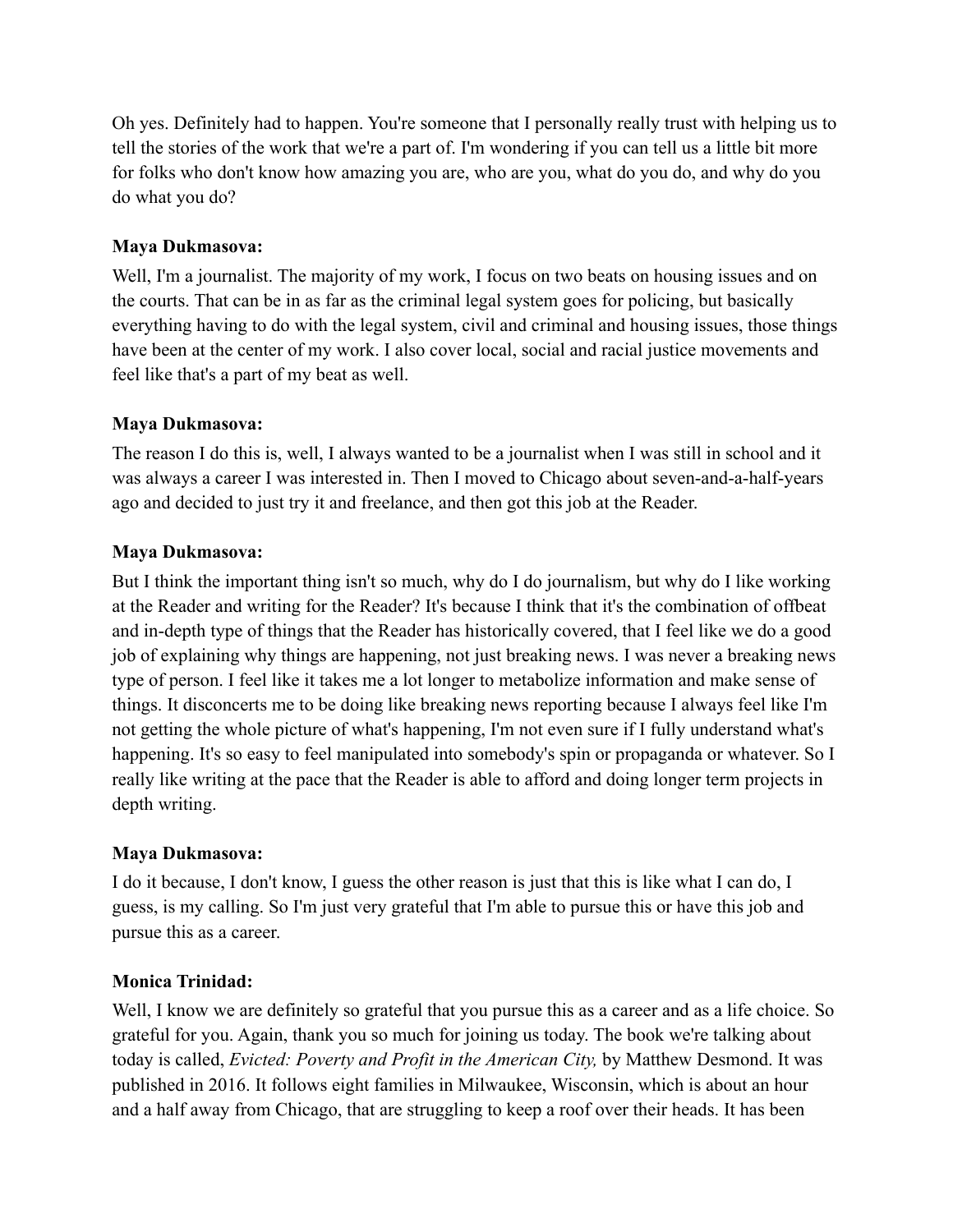really praised as a classic and one of the best non-fiction books of the decade by the New York Times.

# **Monica Trinidad:**

The author is also the founder of Eviction Lab, which is the first nationwide database of evictions, to really amplify the issue and also to aid organizers with resources in addressing this issue.

# **Monica Trinidad:**

But back to you, before we dive into the book's content, we want to know first, what led you to read this book? Why did you choose to talk about it today?

# **Maya Dukmasova:**

Yeah. This book came out in 2016. Actually, this is my copy of the book, which is like an advanced reader's edition, like media, a press copy, basically. Even before this, I had already been covering housing related issues in the city. I mean, some of the first stories I did had to do with public housing redevelopment. I've always been in housing issues and eviction wasn't on my radar at all until I read this book.

# **Maya Dukmasova:**

It completely blew my mind because it felt like it was opening a whole new avenue of research and reporting and it felt like it was about issues that are much more salient right now in the world of housing. Because I feel like, up until like the early 2000's, basically, the conversation around affordable housing and housing for poor people and urban housing issues was always revolving around public housing. That's what most journalists focused on this, focused on the mismanagement of public housing and the corruption in the bureaucracy and what the federal government was doing about it, blah, blah, blah.

## **Maya Dukmasova:**

But most people don't live in subsidized housing, don't live in public housing and they never have. So what this book got at was, it just felt like it was opening a window into what most people's experiences when they are low-income renters, basically. The editor that I was speaking with at the time I remember they said "Well, why is this even something worth hearing about? People are evicted because they don't pay the rent." That's it.

## **Maya Dukmasova:**

But as people read this book and including that editor and just the nation basically got engaged with this book. Its primary argument, which is that, eviction it's not just a symptom of poverty,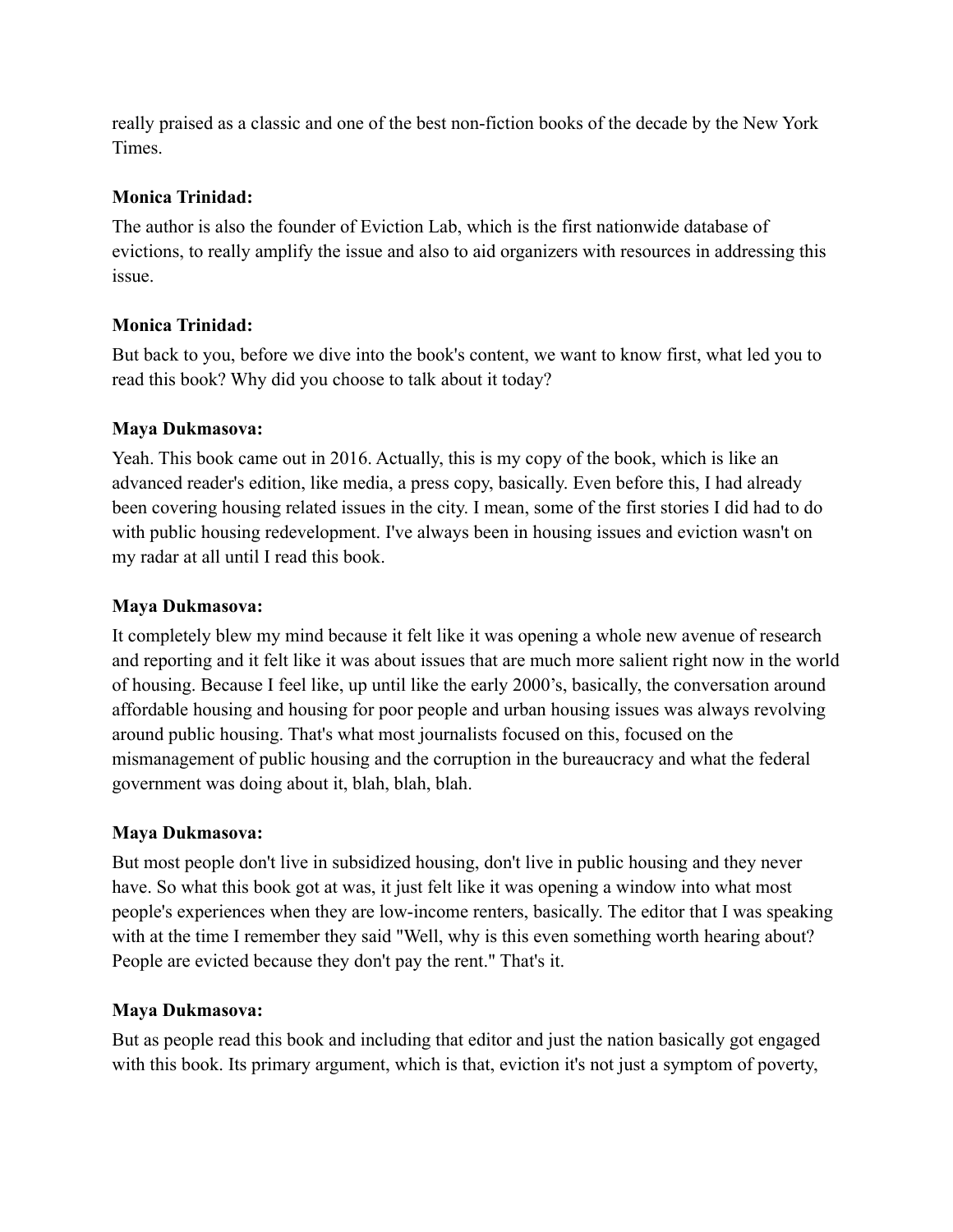it's a cause of poverty. It's a major cause of poverty and neighborhood instability across the country.

# **Maya Dukmasova:**

This was like in 2016 or late 2016 when I first was like, "Okay, let me see what's happening with eviction in Chicago." I was completely blown away by the fact that there was no reporting about eviction issues. The previous time there was even a cluster of news articles about anything happening to do with eviction was during the 2008 foreclosure crisis, when homeowners were being evicted because they were foreclosed on.

# **Maya Dukmasova:**

But in terms of like, eviction of renters and how that impacts people and neighborhoods, there was just nothing on it at all. So I felt like, okay, this is what I'm going to start doing. Really, I think a lot of journalists across the country that write about eviction now started writing about it because of this book.

# **Maya Dukmasova:**

I think what's particularly important and powerful about it too, is that it quantifies the problem and qualifies it.

## **Maya Dukmasova:**

In the end of the book, there's like a section that's about solutions like, what could we do with this problem? There's a limited number of ideas that are explored in that section. Desmond's, I think, particularly preferred solution to the problem was like, "We need to treat housing, security, the way we treat food security in the sense that, if you make below a certain threshold of an income, you can get food stamps. If you don't have enough money, you can get Medicaid." Healthcare and food security, the government does something to assure some sense of like universal access to this thing when people are really struggling to secure that for themselves.

## **Maya Dukmasova:**

I mean, this is not to say that food stamps or Medicaid are perfect programs, but they're there and as soon as you are at a certain income level, you qualify for those services. We don't treat housing this way. His idea is like, well, we need to universalize housing vouchers. So if you make below a certain amount, you should just be able to get subsidies from the government to pay for your housing.

## **Maya Dukmasova:**

That idea, I mean, it's not as if that idea has gotten much traction. It's interesting to see what other ideas to resolve the issue of unaffordable housing and a lack of safe and accessible housing.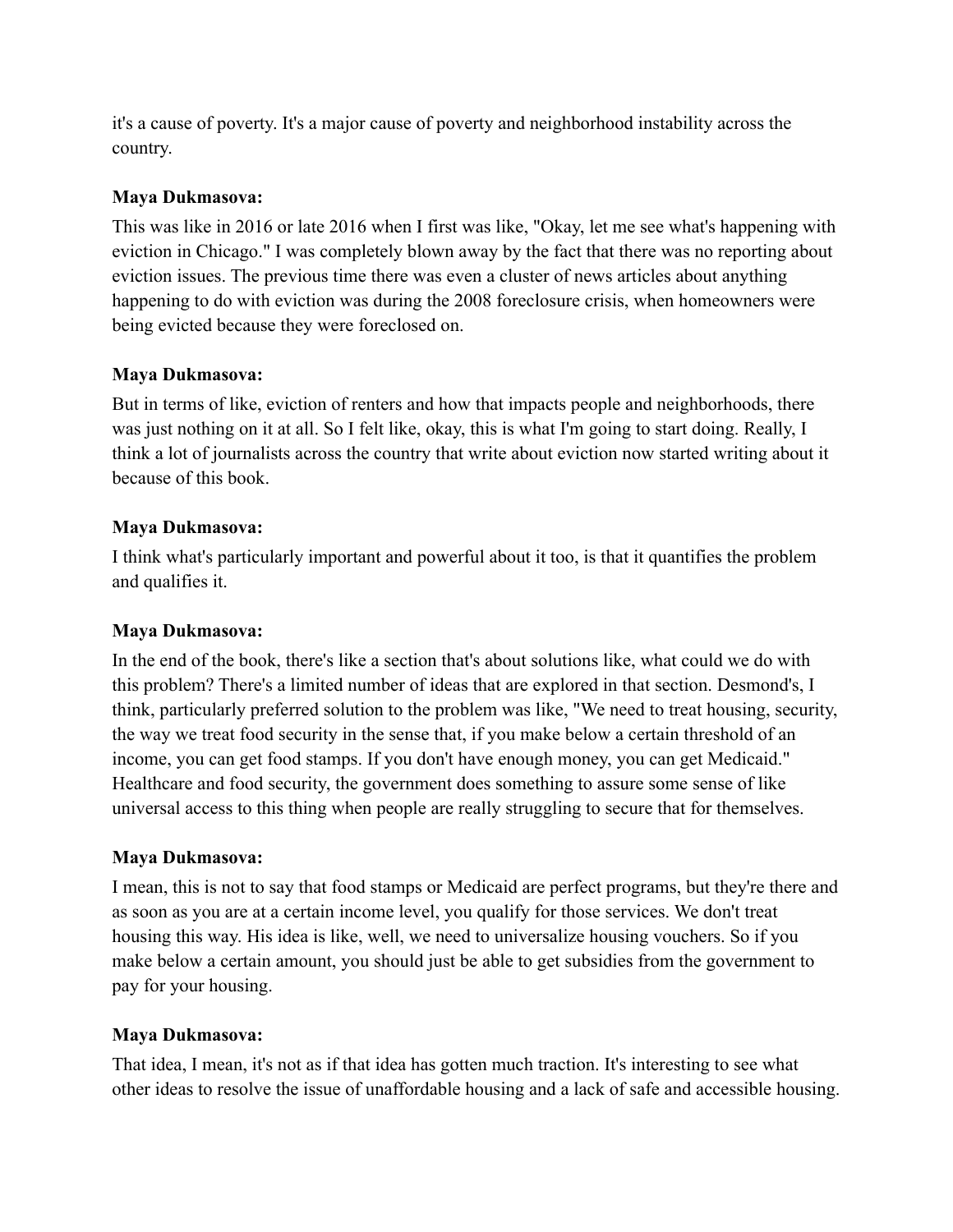There's many different ways that people are trying to grapple with this problem, rent control, other measures like that. I think the book had just really started a lot of conversations around this, which have been also really interesting to report on.

# **Page May:**

I was really intrigued with how he wrote the book and that it took years of building relationships, the solutions that he emphasized. There's so many things. I guess we'll just start with, what are the stories of this book? It seems like it's a really rich book in terms of, it follows eight families in particular. What is the argument that he's making about the fact that eviction is a crisis, that it causes poverty and that matters? Why does that matter? How did we come to be here? What is he laying out in this book? That was 10 questions. Basically, walk us through it?

## **Maya Dukmasova:**

Yeah. I think that certain things about this aren't necessarily surprising on their own as an isolated piece of information. I mean, he spent years in Milwaukee in two different communities, like a Black poor neighborhood and a white poor neighborhood. The white poor neighborhood was a trailer park. Part of the book is devoted to the people that he lived with and around in the Black poor neighborhood and then the other part is about the white poor neighborhood.

## **Maya Dukmasova:**

The problems that people were dealing with are very similar because basically both groups of people are living in very expensive and substandard housing and they're unable to keep up with rent usually because other emergencies happen or the landlord jacks up the rent and then they can't pay and the eviction starts.

## **Maya Dukmasova:**

Another problem is that many of the people that he spent time with, they would run into situations frequently where they couldn't pay all of the rent and they would fall behind. As they fell behind, but continued to still pay the landlord something, they relinquished all claims for the landlord to provide safe housing for them. Because they were at the mercy of the landlord to not be evicted, they then had to deal with living in really substandard housing. The landlords knew this and they capitalized on it.

# **Maya Dukmasova:**

The interesting thing too, is that the book doesn't just present all of this from the perspective of the tenants, a huge chunk of it is dedicated to the landlords themselves. These aren't big corporate entities. The landlord that he focuses on in the Black neighborhood, it's like a mom-and-pop operation. Like a lady that decides to invest in some property, also from that neighborhood, she is like a small business owner essentially. Her business is landlording and in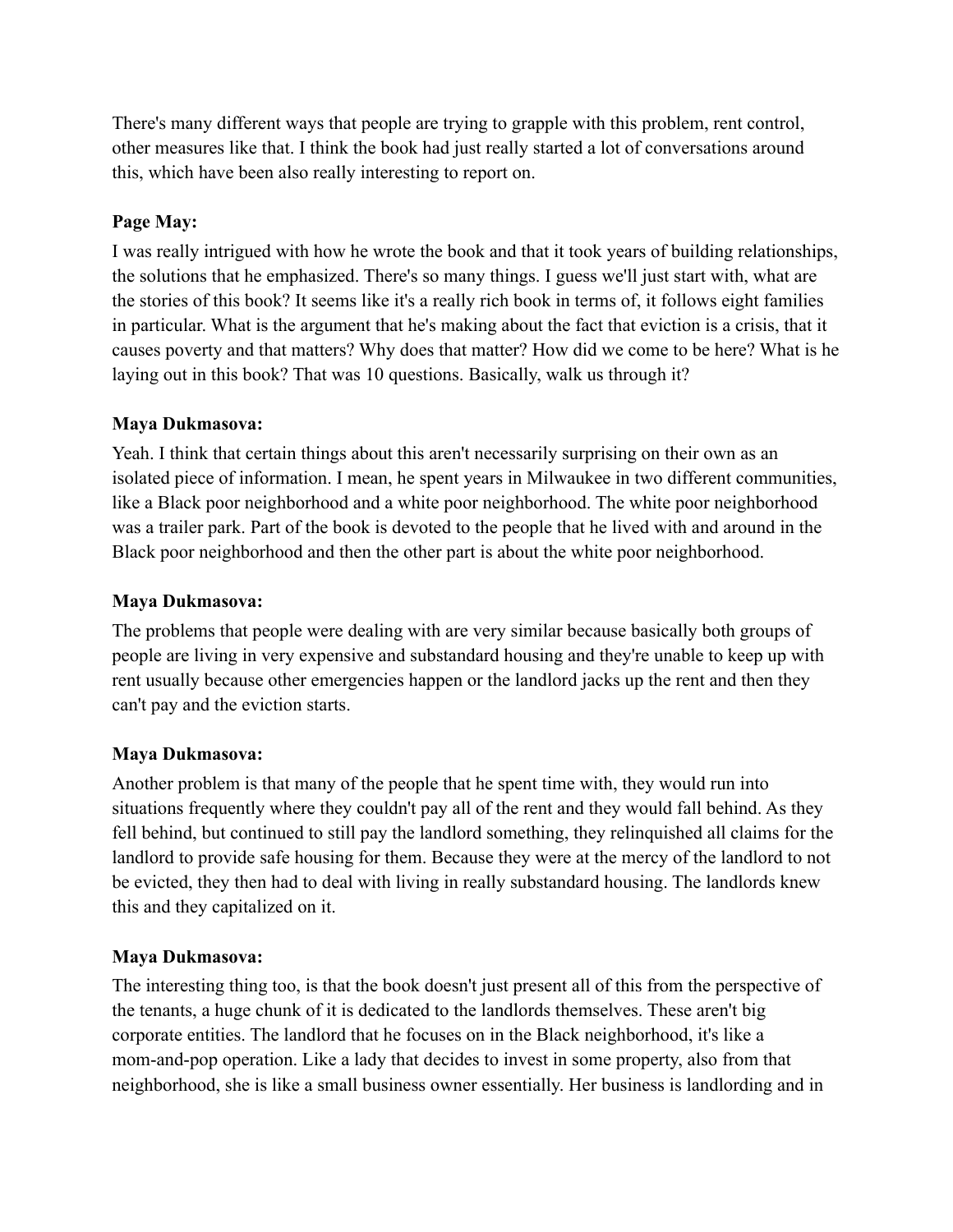the trailer park part of the book, the trailer park is owned by more of like a faceless investor type, but it's basically like a guy in Chicago who has several trailer parks in Illinois and Wisconsin.

# **Maya Dukmasova:**

First of all, the important thing it does is, it creates a compelling narrative about just the hardship of a life in unsubsidized housing, in a poor neighborhood and all the things that people have to deal with and all the realities of their financial situations and their relationships with landlords. But also like the "adversary", the bad guy, whatever, the landlords are also, I think, presented in a way that's a lot more typical than like some big faceless corporation. Tons and tons of housing, especially in low income neighborhoods is owned by smaller operators.

# **Maya Dukmasova:**

To get a glimpse, I think that the book was powerful because it was quite detailed and fair in presenting all of the people in their own terms. What's amazing is that, even in the beginning, you get a sense that the book starts out with the landlord, with Sherrena, who's a landlord in the Black neighborhood. You very quickly build a lot of sympathy with her, because you get a sense of her thought process, what she deals with in her business life, you get to know her personally.

# **Maya Dukmasova:**

But over time you see how the fact that this person basically, they own property and they have access to capital and they're able to will this power over these people who are their renters. That in the end it's not like he sets out to paint her to be like a villain in the book, but it's like the fact of the power dynamics between her and her tenants, just make it inevitable that you see this as a process of exploitation, that the landlord is willingly going into because of the kind of profit margins that it's this for rental property in the poorest neighborhoods. The thing that I'm going to read for you guys later is about that.

## **Maya Dukmasova:**

There's been a million books about public housing residents. There's like all kinds of research books, journalistic kind-of nonfiction books that present the "plight of the public housing residents". But I think this is like the first book of its type that's just about non-subsidized renters.

## **Maya Dukmasova:**

So that's what really moved me through the book, is just following along with these people's lives. The level of detail about what people are dealing with, how much things cost, how much work you have to put in to try to find an apartment when you have an eviction on your record, how your kids are affected, how sometimes people are ending up in eviction court because their car broke down and they can't make the rent. All of these details, I think for people who organize in poor communities especially, none of this is going to be new.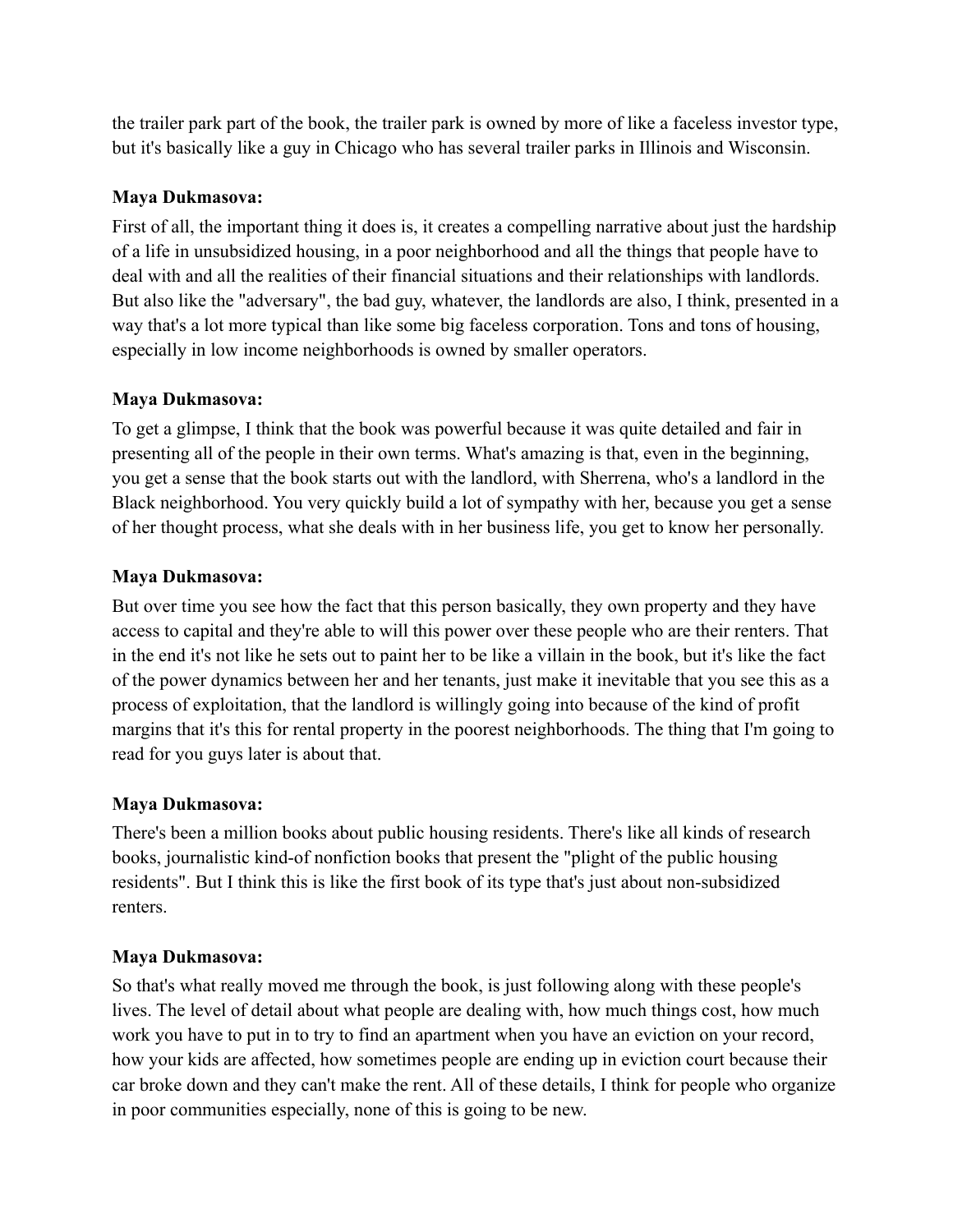# **Maya Dukmasova:**

But I think it really raised the general public's awareness and education around these issues. I think moved the conversation around eviction away from just, well, this is just people are not paying their rent and this is what happens when you don't pay your rent.

# **Page May:**

This is so interesting because we actually interviewed Angela Davis a couple weeks ago about Marx's *Capital* and talked a lot about how we live and our political economy is not just sort of like a brick and mortar set of this is... Capitalism, it means businesses, it means money, but it's at a set of relationships that builds in the ability and dependency on exploitation.

# **Page May:**

So a lot of what you're saying, I feel like goes really well with that conversation. That it seems like it's less about the eviction crisis is fueled by greed. When we talk about Pangea and things like that, I think of course greed is at play, but it's so much about that we need to limit evil people, it's being landlords and more about the fact that everyone needs housing and that there's this commonly taught in financial literacy programs, they say never spend more than 30% of your income on rent. As if that's a decision that people can actually make. Whereas, what we see is that housing is extremely expensive.

# **Page May:**

I think I saw from a summary of this book, that only one in four people who qualify for public housing are actually able to get into public housing because of all the things you're mentioning and alluding to about how corrupt and mismanaged and all this stuff is.

## **Page May:**

I know for me it was a lot of how I was taught or heard about the housing crisis as someone who came into adulthood in 2008 was also through mortgages and home ownership. That this is framing the thing that affects the most of the population.

## **Page May:**

Anyways, I'm rambling. I guess, I'm curious what your thoughts are about, this book has changed a lot of conversation, but whose understanding was it focused on? I saw, there was a quote about how Bill Gates was photographed reading it or maybe it was Bill Clinton, one of the rich white men of our time. All these people were reading it.

## **Page May:**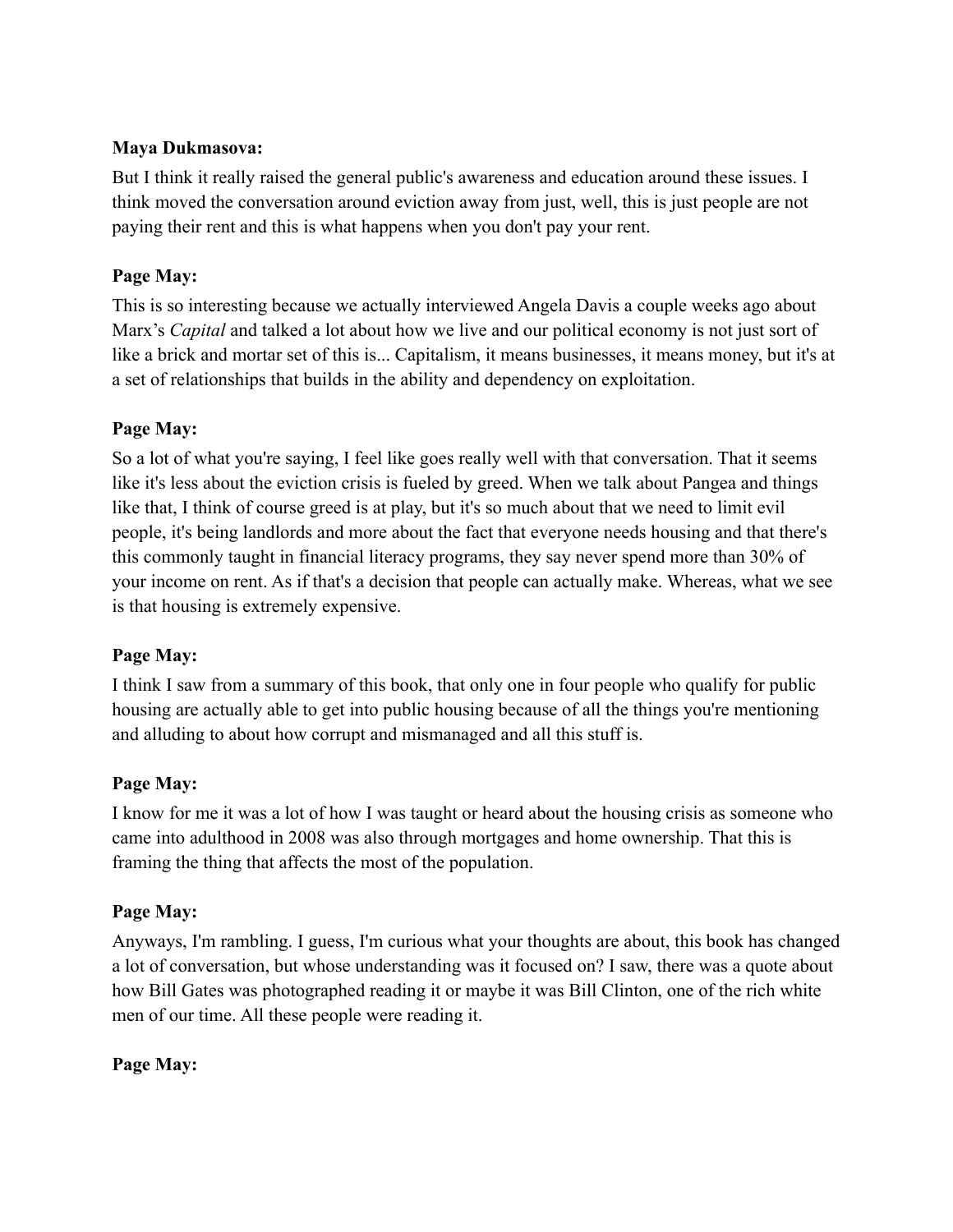I guess, do you think that his goal was to get it in the hands of policymakers, of journalists, is it for poor people? Who do you think has been transformed by this book?

# **Maya Dukmasova:**

I think that definitely the people who are living these realities, they don't need a book to tell them what's going on. I think that the book was meant to make visible a problem that's there for a really long time, but really hasn't been talked about. Also, and I think I will have this perspective because of his subsequent work after this book came out and what the eviction lab is sort of focused on now. But I think we can't have a conversation about affordable housing without having a conversation about landlord profit.

# **Maya Dukmasova:**

After this book was published, Desmond and another professor who's at MIT, they have co-published an article about how much profit comes out of poor neighborhoods for landlords. I think there's a common misconception that housing in poor neighborhoods is cheap and that's completely not correct. Housing in some of the poorest neighborhoods in Chicago is going to cost nearly the same as in some of the wealthier ones.

# **Maya Dukmasova:**

Like a one bedroom apartment in, I don't know, Austin or South Shore it's going to be between \$700 and \$900. Probably, actually not even \$700 anymore, it'll definitely not be below \$800 and it'll be up to maybe \$1,000. Maybe, I don't know, in Lakeview that same one bedroom apartment might be like \$1,500 or something. But basically the spread is only like a few hundred dollars, but the income of the people that are living in the first neighborhood might be tens of thousands of dollars. The median income might be tens of thousands of dollars below those who live in the richer neighborhood.

## **Maya Dukmasova:**

I think this work was definitely meant to highlight a problem for policy makers, especially since the last bit of the book is about these possible solutions that are kind of policy solutions. But I think it was also for a general audience. I mean, it's not an alienating read at all. It's not a book that's dense and academic, it's very much like a very long, good piece of journalism. It's no wonder that journalism is called sociology light. It's definitely very accessible and approachable.

# **Maya Dukmasova:**

I think the most important thing about it and the contribution it's making is, I feel like it's pushing a conversation towards talking about landlords, which we really haven't probably since the '50s.

## **Monica Trinidad:**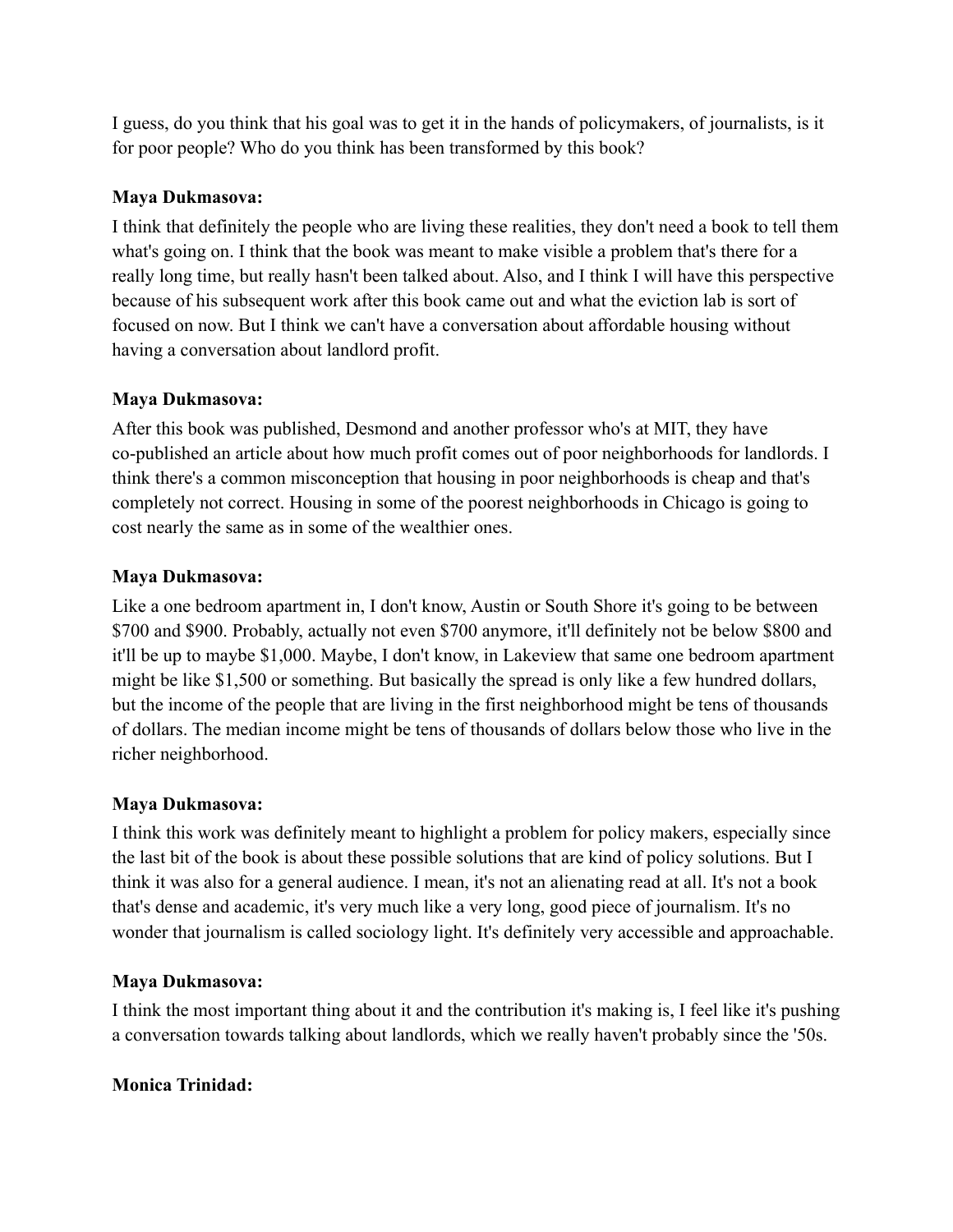I want to get back to the landlord conversation because I think that is important, but I'm also thinking about how so many of the stories that I read about when it comes to housing issues and evictions tend to be about women and particularly Black women and single moms with children. Does the author talk about this huge impact on women in particular or, does he address it more broadly with a focus on class?

## **Maya Dukmasova:**

No. I mean, I think he pretty much started the conversation about eviction affecting Black women at the same rate as mass incarceration affects Black men. Something like, I think in Milwaukee it's like one in five Black women is somehow affected by eviction in their lifetimes or maybe even one in four. So definitely, it's not just a class problem, it's also very much a race problem, especially in bigger cities.

# **Maya Dukmasova:**

At one point, I mean, one of the households he profiles, their situation is that, one of them has an eviction on their record, I think at least one and another one has a criminal record. So basically their options for housing are nearly nonexistent and literally they try to get dozens and dozens of apartments before they find a place that's significantly worse than the place that they lived in, that they got evicted from.

## **Maya Dukmasova:**

So, it's really unsustainable to not address the huge gap between the cost of housing and the stagnating incomes and lack of access to jobs and stable living wages in poor communities. The landlords, the typical argument that you hear is that, well, housing will be cheaper if there was a bigger supply of it. If we build more housing, then the market will adjust to that and we will have lower prices on rent. But I think that those conversations are about completely unrealistic, far off scenarios.

# **Maya Dukmasova:**

In poor neighborhoods, most housing is already built. It is very expensive to build new housing and developers don't drop hundreds of thousands, millions of dollars to build a bunch of new housing in poor neighborhoods for a reason. So people in the poorest neighborhoods where housing is a few hundred dollars more affordable than in wealthier areas are not going to magically have more units to choose from, this is always going to be a scarce resource. While it is, landlords are free to profiteer off of it as much as they want.

# **Maya Dukmasova:**

Like you said, it's not an issue of people being evil or whatever, but the conditions are such that right now, there's no curbs on how much you can profit off people. Yes, affordable housing technically is defined as, when you're not paying 30% of your rent. But if the housing costs are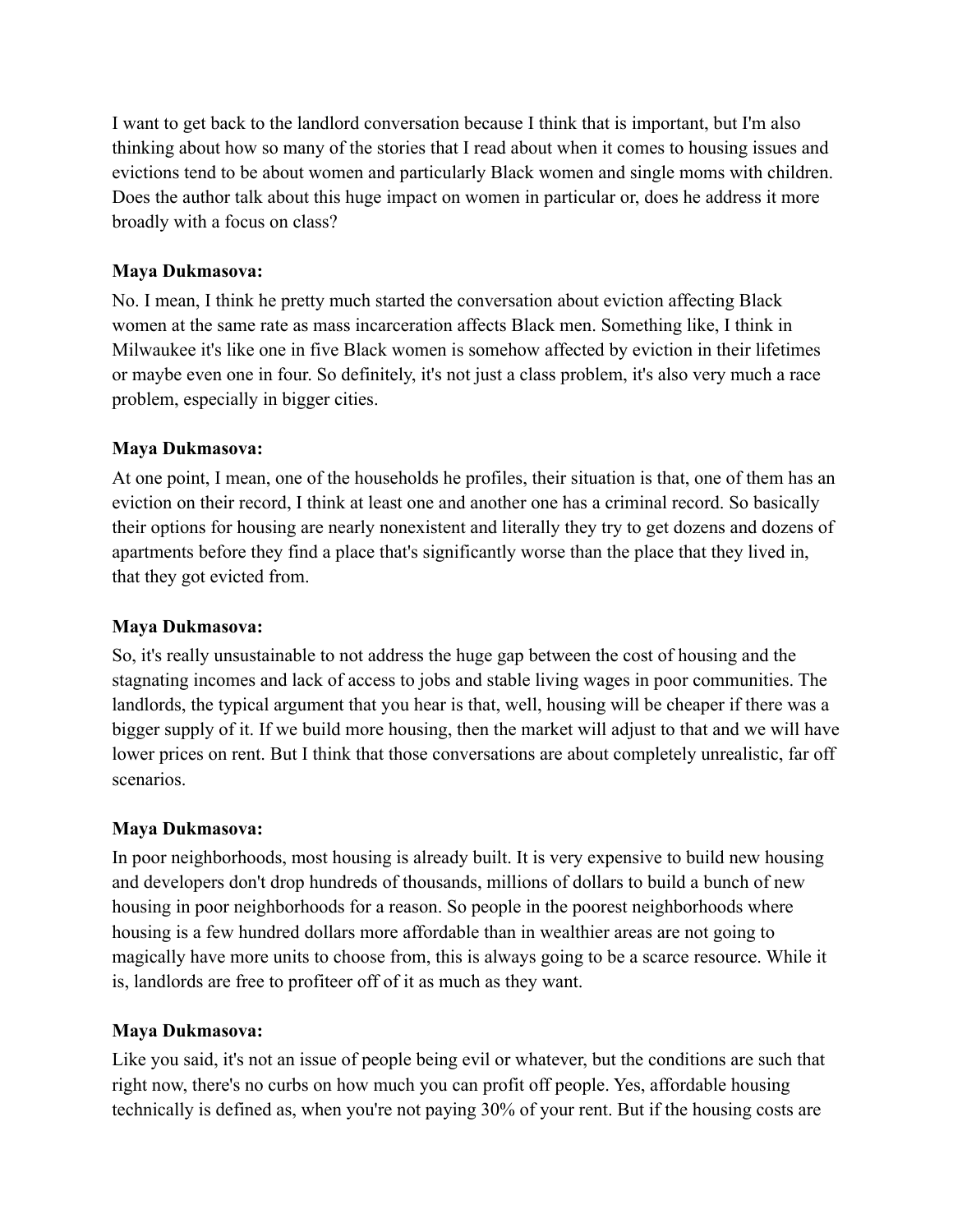amounting 50% or 60% or 70% of your income, you still have to live somewhere. So people do pay that much in rent and then they do get evicted because they have other emergencies that happen or they lose their jobs or whatever. So I feel like the conversations around supply and demand are very often really disconnected from the reality of the rental market and the poorest, most segregated neighborhoods.

# **Page May:**

There was a quote that I read from an interview of Matthew Desmond, where he said, "Landlords literally own poor communities. They decide who gets to live where. They choose which families to evict and which to spare. They set rents, buy property and make or neglect repairs. They are major players in the urban housing market."

# **Page May:**

I guess, it keeps coming back to this, what feels like a built-in contradiction that just sets up people to be exploited and to get pushed into more and more and more desperate situations. It feels like there's this, or I'm hearing this sort of theme of, where you had this moment where this book comes out and all these people, regular folks, Bill Gates apparently are reading this book, that's just like the problem is that the housing is too expensive, people don't have the money. I think that's really interesting that it's pointing to the class of our society, that is landlords.

# **Page May:**

I mean, from what I've heard about this book, it seems like he focuses on this housing voucher program as like, this is the step forward, or is there a call to abolish landlords? Is that in it as well of why should we have people who have this power? Or does he think that if people just have a voucher that, that will somehow level the playing field?

## **Maya Dukmasova:**

Well, so I think that his argument is that, if housing vouchers are treated the way that food stamps are or Medicaid, then we could have a huge portion of the population basically have access to some sort of help and we could save money in the long term too. Because right now, another thing that happens is that the value of a voucher is calculated often based on an entire metropolitan area. So for example, in Chicago, how much the federal government will pay for a one bedroom apartment, is calculated by averaging rents in the entire city. So like, South Shore and the Gold Coast, and even outside of the city and the suburbs too. So there is this huge metropolitan area where the rent prices are very, very variable.

## **Maya Dukmasova:**

In the end, the voucher doesn't end up being enough to afford an apartment in nicer, richer neighborhoods or whatever, but they are more than the market rent would be in some of the poorest neighborhoods. So then you have this other adjacent economy going on where landlords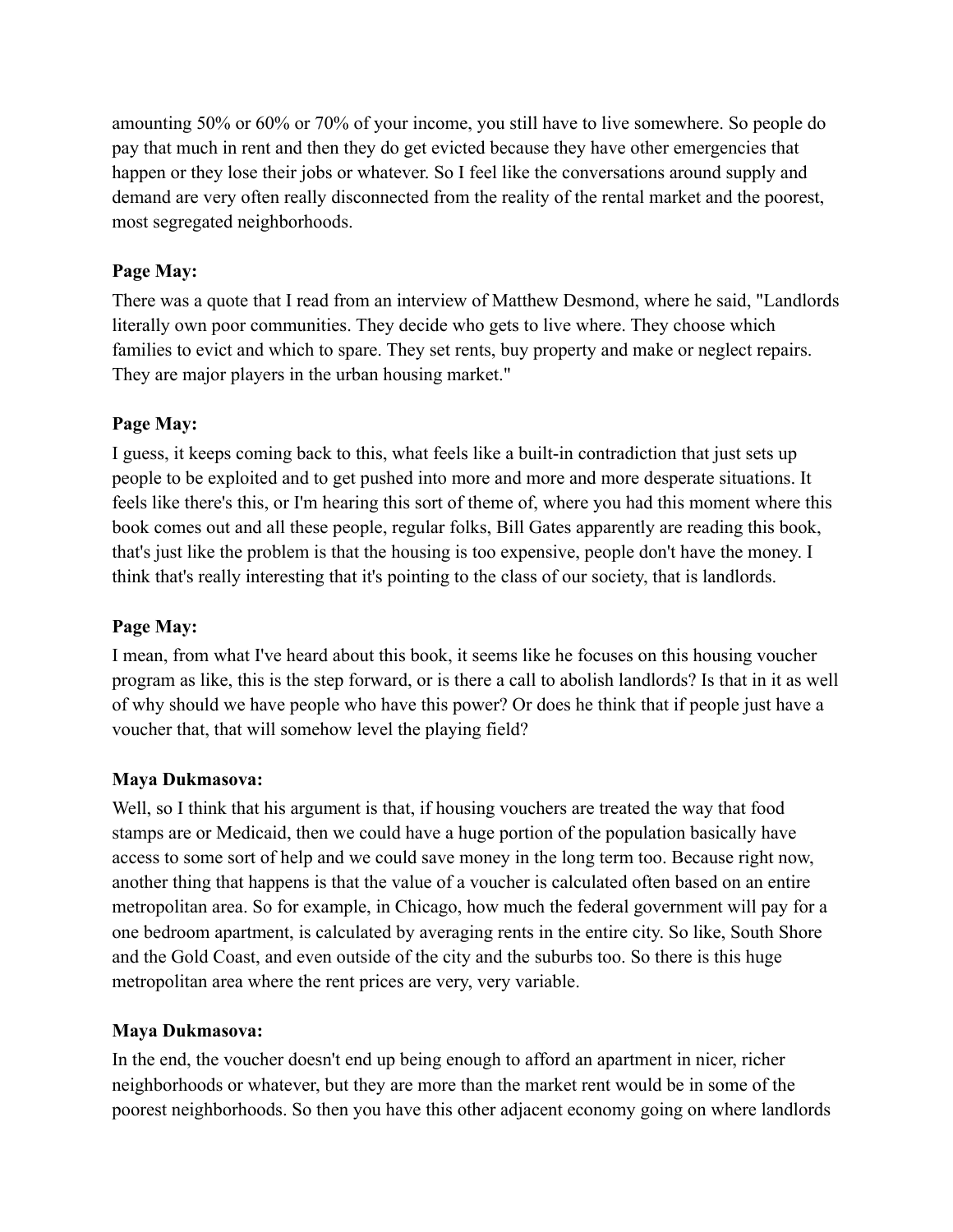are actively recruiting people into the neighborhoods where the voucher is worth more than the rent would actually be. The landlords like that, because also it's a guaranteed income, even though there's more bureaucratic hassles around it.

# **Maya Dukmasova:**

But he also is advocating for a move away from these large metropolitan area calculations around the value of vouchers to smaller areas, which the federal government is piloting and doing in various cities. I think there's actually a pilot going on with this in Chicago as well.

# **Maya Dukmasova:**

But I think for me, all of the conversations about the solutions are going to be stymied and very difficult for the tenant advocates to within the political realm, in the electoral politics realm, as long as we don't have any data about the landlords. I feel like the experience of getting into this book and learning about eviction in general, the biggest first kind of solution that I see to the issue that seems to be the most reasonable and necessary next thing to do is that, we have to know how much profit landlords are making off of housing.

# **Maya Dukmasova:**

I feel like a lot of the political struggles around various types of approaches to generating more affordable housing or making housing more affordable, whether it's the voucher question, whether it's the rent regulation and capping how fast and how much rent can go up, all of these things. The debate around this and the organizing around it, is going to be always hindered by the fact that the landlords get to make a bunch of claims, but they never show you their money. You never get to see the books.

## **Maya Dukmasova:**

So the landlord's lobby typical response to something like a push for rent regulation is like, "Well, this is going to exacerbate the problem." Because then landlords, they're not going to make the money they need in order to maintain their buildings and then that's going to just make the housing stock less safe and less desirable, and it's going to be worse for tenants. But I mean, in the poorest neighborhoods, housing is already not desirable and unsafe.

## **Maya Dukmasova:**

What Desmond and his colleagues have found in their research has been that the amount of profit that a landlord made off of property in the poorest neighborhoods, is always bigger than the amount of profit that landlords make in richer communities. So other than San Francisco and New York City, where if you're a landlord in the richest part of those cities, you're going to make a lot of profit. But other than those very extreme cases in most of America, landlording in poor communities is way more profitable than landlording in rich ones.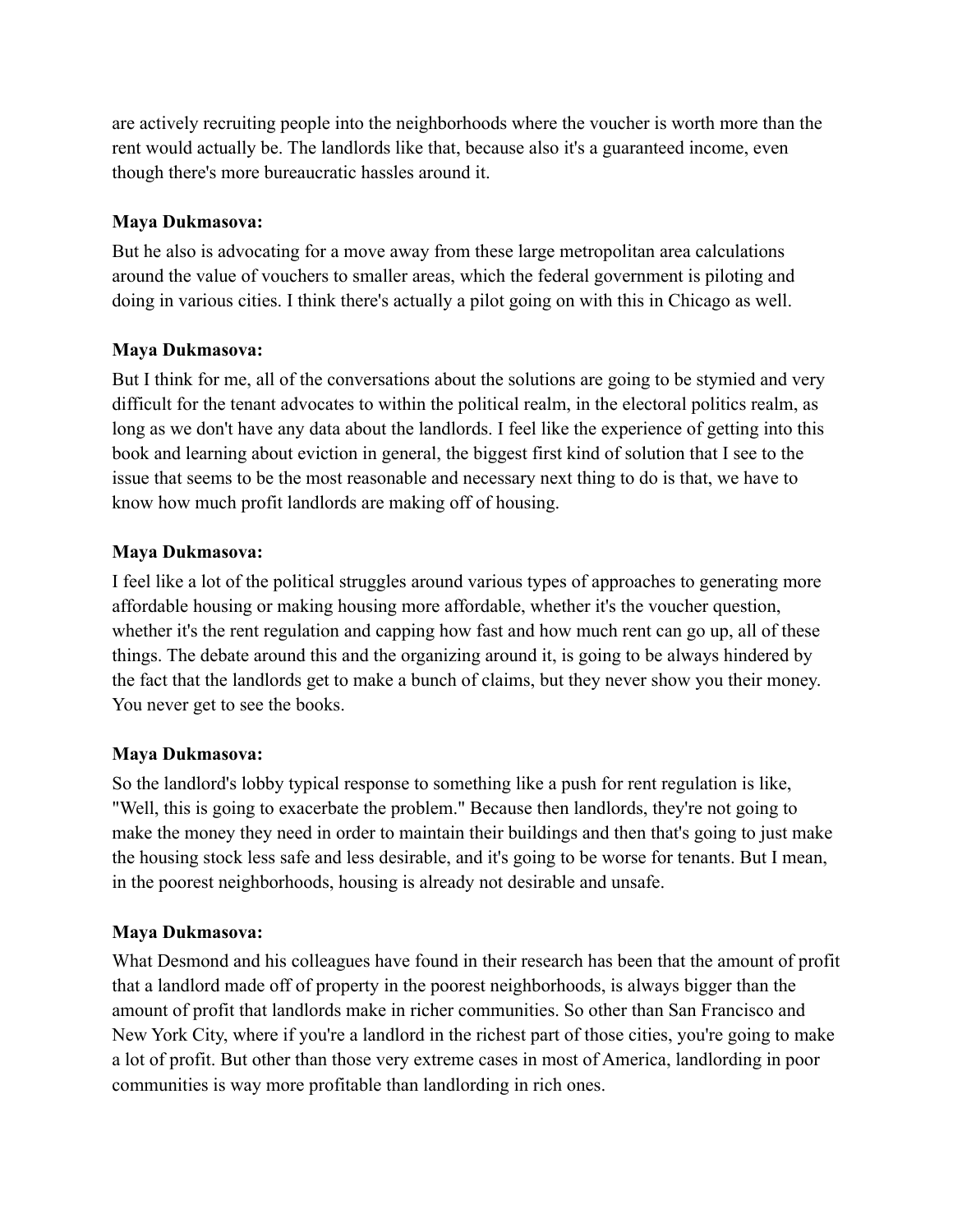#### **Maya Dukmasova:**

As long as we don't know how much profit the landlords are making, I feel it's very hard to advance serious things to combat the problem. The landlords really don't want people to know. My experience has been that, whenever I start to ask concrete questions from "housing providers" and landlords about their books, they never want to show you the money, they never want to actually talk about how much profit they're making per unit. In many cases, when they own buildings in some of the poorest neighborhoods, especially if they got into the game, like Pangea did around 2008 during the foreclosure crisis, they don't have mortgages on these properties anymore oftentimes, everything is paid off.

# **Maya Dukmasova:**

The claim is constantly about how the cost of operating the housing are high and therefore that's what the rent needs to be. But, my point is always, well, show me the money. Obviously, me a journalist at an all weekly is not really going to get much about that and even if I do, it would be very anecdotal. But I feel like this is something the government could actually demand and there would be a big political fight about that, for sure.

# **Maya Dukmasova:**

If the City of Chicago said, "Landlords have to report on a quarterly basis or whatever, once a year, how many units they own and what are their profits." Then you could really start some movement most likely, because if you saw how much profit people are making off these units, I mean, it could be like a very morally compromising thing to be out there for landlords.

# **Maya Dukmasova:**

So right now we're doomed to be in a space of moral panic because there's no data. I'm just waiting for the day that in our political arena or even in the organizing sphere, people are starting to seriously push for disclosure of this information. Landlords would argue, that's their business, that's proprietary business information, but they're not making security software, they're not making alternatives to meat that require a bunch of scientific discovery and research and development and all that stuff. People are owning assets that they didn't create that have a worth because of things that don't really have to do much with their particular personal investment or ingenuity. This is like a very specific type of economy. I just think that we really, we don't have enough data about it and while we don't, we're going to continue to have unaffordable housing crisis.

# **Page May:**

It really is bananas when I stop and think about that, it's just totally normal that we live in this world. It's just like, I have to give, everyone assumes, 30%. That is just like, you're doing great, if you're only spending 30% of your money on this necessity to a person that didn't most likely build the house, their work is just that they own it. I'm thinking about houses like mine, that don't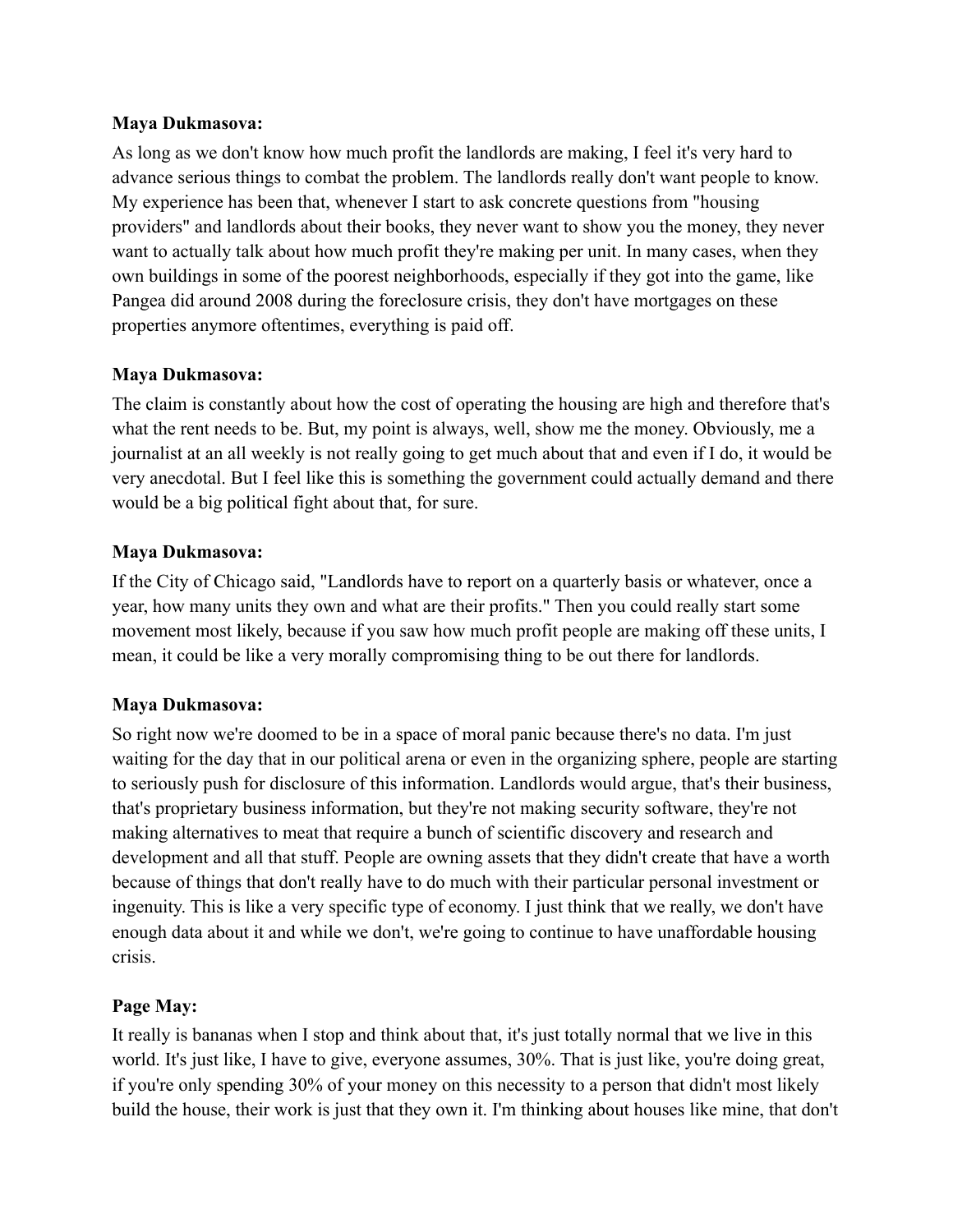have a ton of repairs that I'm seeing being made every year and the ones that do, aren't done very well. I'm just like, how does this justify the amount of money that I'm paying plus all of these other people? Anyways, it's outrageous.

## **Maya Dukmasova:**

What would you do, if you knew that for whatever your rent is, that 80% of that was profit. Because, it's always so vague when they talk about the cost of maintaining the housing and the property taxes and all this stuff, it's never specific, it's never concrete. Our elected officials are never demanding concrete answers to this problem. I'm sure that if the City of Chicago decided to have some kind of requirement to report, having landlords be registered, all of their properties being tracked and have reporting about their profits on a regular basis, there would be a million lawsuits around this. There would be tons of court battles to fight before they would reveal that information.

# **Maya Dukmasova:**

Since the pandemic started, I've been following these various tenant advocacy side things like rent control fight, development ordinance, just cause eviction, like all of these different pieces of the organizing work around tenants rights and protections and affordable housing. But I've also liked keeping track of what the landlords are saying and how they've been responding to the pandemic. There's this conversation happening around this impending wave of evictions once the moratoriums are lifted and landlords can once again, evict because of nonpayment of rent.

# **Maya Dukmasova:**

On the landlord side, there's this constant conversation about, they're fighting the moratorium, they're fighting the rent control, they're fighting the Residential Landlord Tenant Ordinance or the Tenant Landlord Ordinance, that's the Cook County just passed. Every single thing that is in any way favorable to tenants, of course, they're going to fight it. But one of the constant refrains through this pandemic has been about how housing providers are unable to maintain their properties because people are not paying rent and they're really struggling.

# **Maya Dukmasova:**

But honestly, I will be very interested to see as this kind of wave of evictions that surely to come, hits. Are we going to see a wave of bankruptcies and foreclosure for landlords? I seriously doubt it, because what they say amongst themselves is about how their vacancies are continuing to be very low, they're turning apartments around very fast when people do leave.

## **Monica Trinidad:**

Something I'm thinking about is rent control. Why don't we have rent control in Chicago? Shout out to Lift the Ban for doing the work, to try to make that happen. But I definitely want to hear your thoughts on, who we're up against in that fight.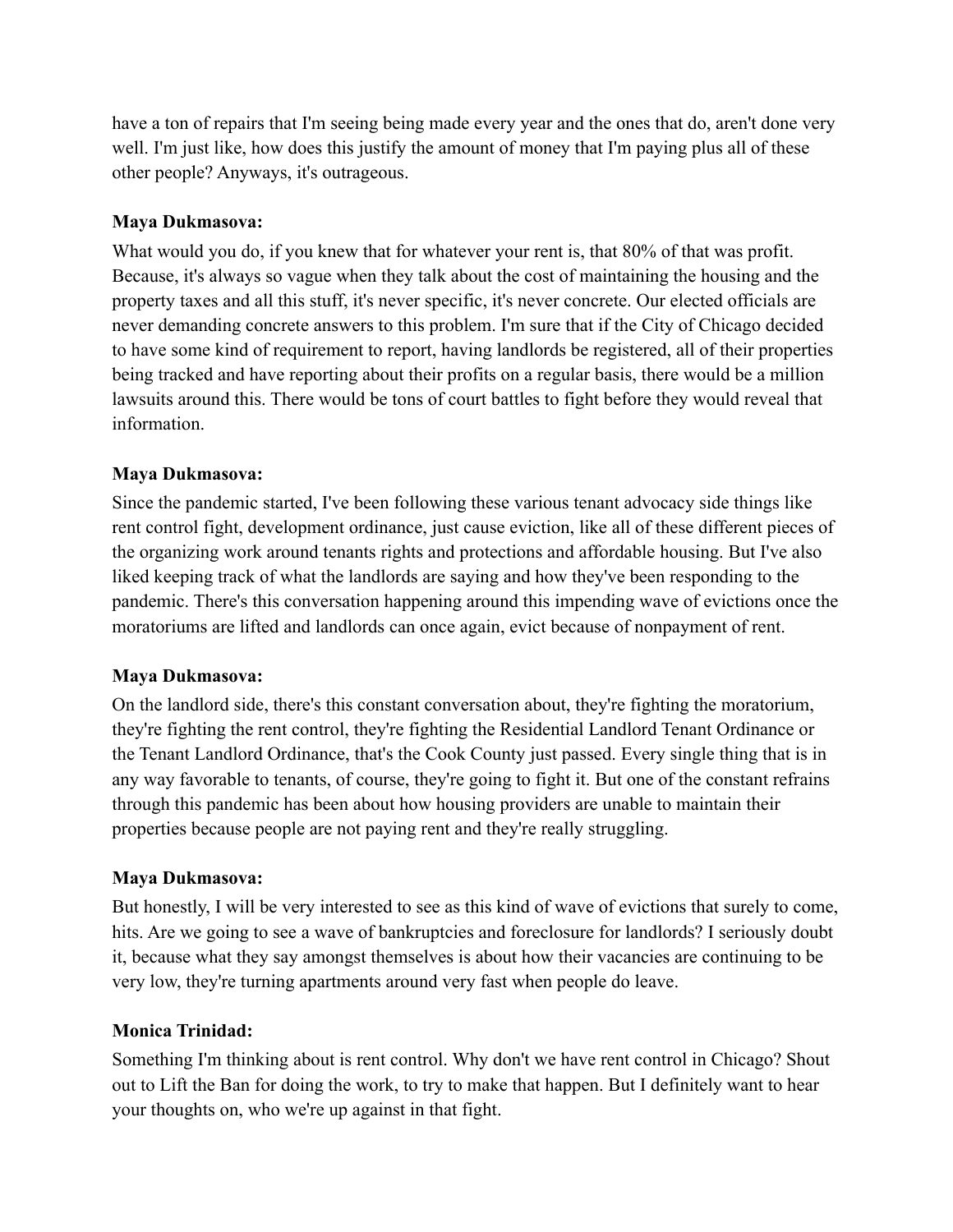### **Maya Dukmasova:**

Yeah. So the reason why we don't have rent control in Chicago is because the state of Illinois passed a ban on any kind of rent regulation in the '90s. Back then, the American Legislative Exchange Council or ALEC, which is this ultra-conservative free market-type lobbying group, pushed very hard to create rent control bans throughout the country in state legislature.

## **Maya Dukmasova:**

So rent control as a federal policy only existed here very briefly, during World War II and also in the early '70s under Nixon, actually, because of out-of-control inflation. But ALEC got it start around that time as well, because they saw the Nixon White House as having capitulated on a bunch of conservative promises, not just because of their price controls at the time, but also, Nixon started the EPA and did a bunch of other things that hardcore conservative Republicans were very disappointed about.

### **Maya Dukmasova:**

So seeing the federal government as not a reliable ally in conservative issues, the American Legislative Exchange Council was formed. It was actually founded by, I think maybe a former state Senator or something from Illinois. But their idea was, okay, we can't get stuff down on a federal level, we'll just lobby state legislatures to pass what we want.

#### **Maya Dukmasova:**

The way that ALEC works is that, membership in ALEC for state legislators is very, very cheap, but then special interest groups can become members of ALEC and it's a very high price tag. Then ALEC hosts these junkets and conferences where they bring together these legislatures on all expenses paid trips with these special interest groups and the legislators leave these beautiful getaways and exotic locations, oftentimes with readily written legislation in hand that they can introduce in their State Houses.

#### **Maya Dukmasova:**

So in the '90s, one of the key issues that ALEC was trying to get passed in as many states as possible, was the prohibition on any kind of rent regulation. At the time, in the '80s, there were some municipalities that had passed various forms of rent control. There was some activity on this front, in around Boston, around Washington D.C., in California. In Illinois, though, there wasn't any kind of movement for rent control in the '90s, nothing in particular was going on around this issue. But the State House was controlled by Republicans, and there was two legislative sessions where the Republicans were in control of both houses. In that window of time, they passed this Rent Control Preemption Act, which is like a very, very short piece of legislation. There was hardly any debate about it.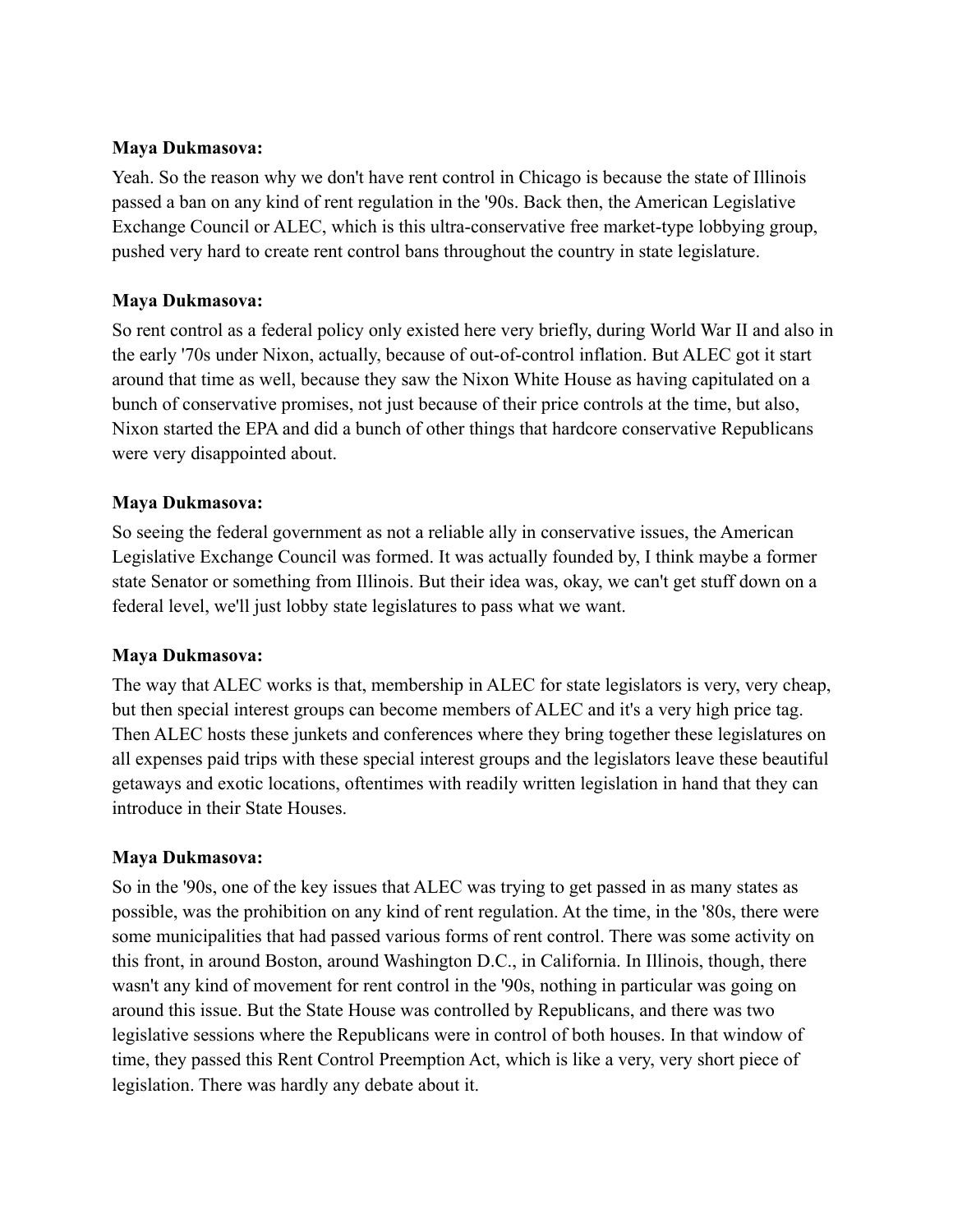#### **Maya Dukmasova:**

At the time, Jan Schakowsky was in the State House and she was one of the only people who was like, "If this isn't an issue, why are we even doing legislation about this?" Some other people had a problem with it because they were like, "Well, this is telling local governments, they can't establish any kind of regulation on rents. This seems against the entire Republican ethos of local control."

# **Maya Dukmasova:**

But nevertheless, this thing sailed through in '97. It overrides what's called Home Rule Powers. So a lot of laws in Illinois don't apply to Chicago and Cook County because they're big enough municipalities where they have something called Home Rule, which allows them to make their own laws and not be subject to some of the state legislation, but this thing overrides Home Rule. Because of this, we haven't been able to have a conversation about rent control in the city or county because it would just be immediately shut down by this rent control preemption act.

## **Maya Dukmasova:**

So now, Lift the Ban started organizing a few years ago to just repeal the rent control preemption act, that was their first and only message in the beginning. Will Guzzardi sponsored the legislation to repeal it. The real estate lobby and the landlord lobby has been fighting tooth and nail to not have it repealed, because if it is repealed, then in a place like Chicago, the city council could actually start having some conversation about, "How can we regulate rent."

## **Maya Dukmasova:**

So what's being proposed is just a rule about how fast rent can go up every year. Basically, rent can't increase more than the rate of inflation. That's the idea. It's like a very timid, very tame thing. It doesn't fix the fact that it costs \$900 to rent a studio in Austin, it doesn't necessarily fix that, but it would potentially prevent that studio from becoming \$200 more expensive the next year.

## **Monica Trinidad:**

It's like harm reduction.

## **Maya Dukmasova:**

Yeah. Exactly. There has been also another bill that's been proposed in the State House and in the State Senate that would actually establish rent control throughout the state, because now the Lift the Ban Coalition has grown a lot and includes of downstate folks, where it's poor white communities, where there's a lot of trailer parks.

## **Maya Dukmasova:**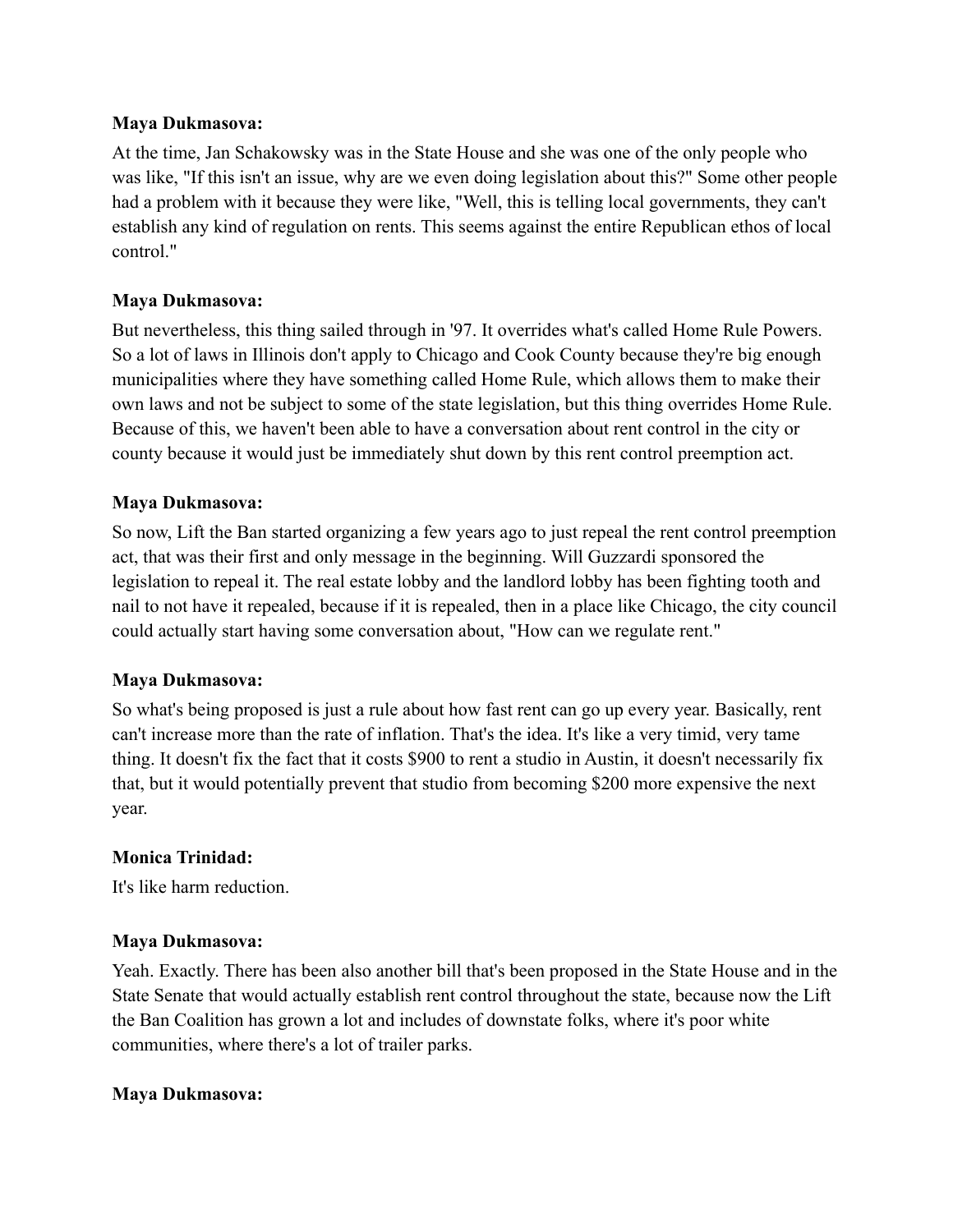The way that trailer parks work, is like extremely exploitative, because when you buy a mobile home, you buy the home, but it's not actually mobile and you then rent the land underneath the trailer. Because you can't move your home, the owners of the trailer parks, they can raise rents and do whatever they want, because you're basically like a captive market. I don't know, the homes may cost like \$5,000, \$10,000, \$15,000, \$20,000, but people aren't in a position to sell them easily or leave or move them to another piece of land.

# **Maya Dukmasova:**

So some of the price gouging and rent increases in trailer parks are beyond what we could even imagine in terms of this issue in urban context. There's 200% rent increases sometimes yea-over-year. So that's why a lot of downstate organizations have joined this fight as well. So yeah, it's looks now, actually, this week they move the repeal of the Rent Control Preemption Act out of committee in the State House, which, gives it a shot to actually go forward now. It's been stuck in committee for three years, I think.

# **Page May:**

I'm really grateful that you talked about how this looks in places outside of cities. I think that's really important. I'm just feeling really angry and a little bit overwhelmed right now. I'm going to add some more gasoline to that, because I'm hoping you can take some time to talk to us about Pangea. Folks who don't know, Maya has written some incredible pieces talking about Pangea.

## **Page May:**

Earlier you talked about how this book talks about landlords, but pushes us past the evil conglomerate corporate landlord that we might have in our head to look at the mom-and-pops and how they're also a part of a problem and are profiting off of poverty. But Pangea is one of the evil corporate massive things. I don't know if they're self-described as an apartment empire or what, but I see that a lot. I mean, they're taking over whole neighborhoods.

## **Page May:**

Can you talk a little bit more about Pangea and how it fits into all of this? I think anything you can say about how it connects to courts and police as well and what we're seeing here in Chicago?

## **Maya Dukmasova:**

Yeah. In many ways I think Pangea is actually representative of the future of landlording in poor communities, if nothing changes and things keep developing as they are. So this book *Evicted*, he did most of the research actually before the foreclosure crisis and right at the beginning. So this is like a pre-recession book.

## **Maya Dukmasova:**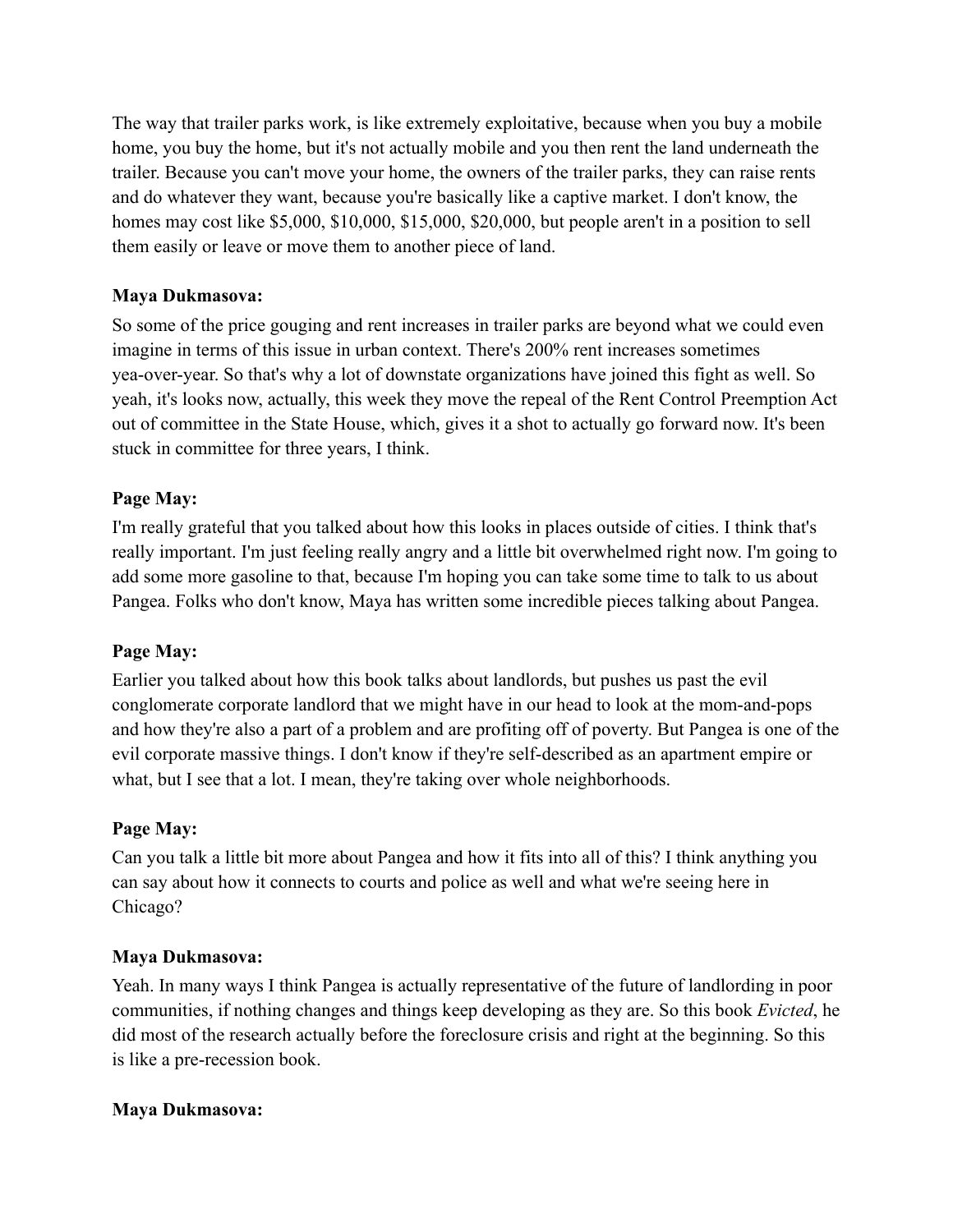So some of these landlords that he profiles, I wouldn't be surprised if they didn't make it out of the recession and the property that they owned are now owned by these bigger conglomerates like Pangea. I mean Pangea, it's not technically a conglomerate, it's just one company. But how they came to be was the founders of the company made a bunch of money in payday lending in the early 2000s, the founder Al Goldstein, was also the founder of CashNetUSA, which was one of the first online payday lenders and a very successful one.

## **Maya Dukmasova:**

Then their payday lending business got bought out by a national chain and they sold it in 2006. So right before the market collapse, they had made an incredibly profitable sale of this business to a publicly traded corporation. So the housing market collapses, these guys who are literally just guys in their 20s, Chicago guys in their 20s, find themselves like a wash in cash. They see that there's an opportunity in the housing market because the foreclosure crisis hit obviously single family homeowners very hard, but also smaller apartment holders and also community financial institutions and banks.

# **Maya Dukmasova:**

So you have this wave of foreclosure in apartment buildings that are maybe between four and 50 units. This is not a segment of the market that's very interesting, especially during the recession to bigger financial institutions. Meanwhile, the banks that used to finance people's mortgages to buy a building like that and, become a landlord, those little banks are wiped out and they're not bailed out. So, these kinds of smaller apartment buildings, they're basically up for grabs for anyone who has just cashed to buy them outright.

## **Maya Dukmasova:**

Foreclosed property at the time was being just sold in... You could buy a portfolio of foreclosed property for next to nothing and get tons of buildings in there in various states of dilapidation. Oftentimes, these apartment buildings may have been owned by a mom-and-pop operator in the neighborhood, or just a smaller operator who may not have lived there, but still work with the local financial institution.

## **Maya Dukmasova:**

Just as an example, like in South Shore, which is a neighborhood on the south side of Chicago, Black neighborhood, used to be like a very middle class neighborhood until the mid-to-late '90s, basically. Then there was a big housing bubble there before the 2008 recession. So up until the recession, well, there was like a bunch of local landlords, Black folks who lived in the community, but there were also a bunch of immigrant Croatians who owned property in South Shore.

## **Maya Dukmasova:**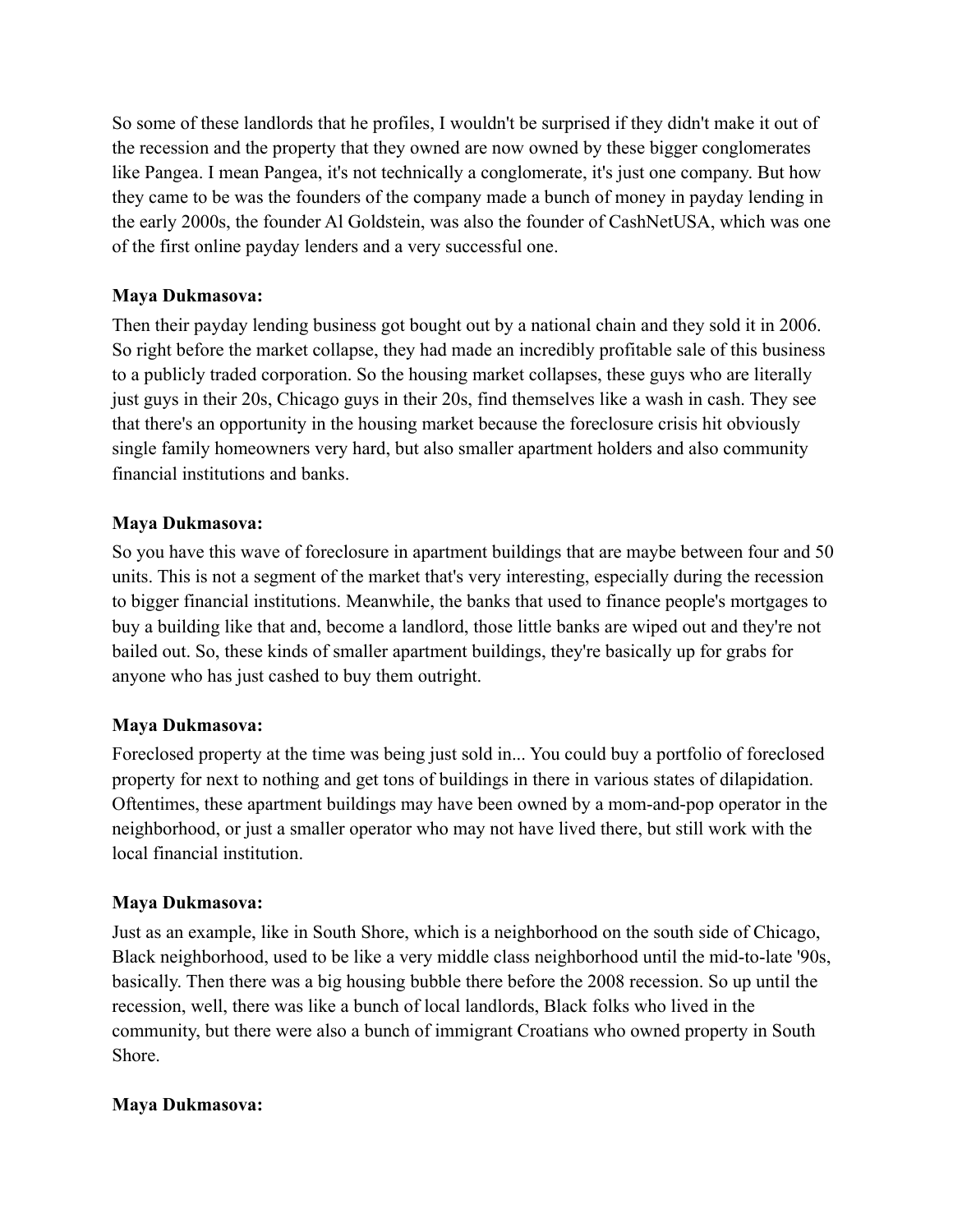But in both cases, ShoreBank, which was like this former South Shore Bank, was the primary financier for people who were doing landlording in South Shore. After they collapsed and all these little guys went into foreclosure, the Pangea guys who had a ton of money were able to buy up a ton of apartment buildings there.

## **Maya Dukmasova:**

They did gut rehab and well, I think they did a lot more cosmetic rehab than gut rehab, but they basically fixed the buildings up and put new tenants in them. But the model that they're operating on is very different from a small landlord in a lot of ways, because they're in a volume business and because they're able to operate at scale, they're able to get tenants much quicker. They have a much more streamlined process for getting people in and out of the building for doing maintenance. So they essentially become this huge player on subsidized low-income housing market in Chicago.

## **Maya Dukmasova:**

I mean, in some areas in the city, they own most of the apartment buildings on a block. So the way that this connects with eviction court is that they pioneered this way of using eviction court, the Cook County eviction court, in order to shore up their collections.

## **Maya Dukmasova:**

So typically for a small landlord, it's a huge hassle to go to eviction court, because filing in Cook County is like \$400. It's very expensive to file a case. If you really want to make sure that you're going to win, most of the time landlords win anyway, but mostly landlords also have lawyers. So, you got to hire a lawyer, you have court fees and if you have one or two units, when you've already had somebody behind on their rent several months, that becomes a big expense.

# **Maya Dukmasova:**

But for Pangea, they just got in-house lawyers and what they would do is, as soon as somebody is behind on their rent, they take them to eviction court. But what they do there, is they just get the person to commit to what's called a Pay-and-Stay Agreement. So the person gives up their right to have a trial in court and they agree that they'll make payments on their overdue past due rent. Then every single month, they have to not only make their first month's rent, first day of the month, they have to pay their rent, but then a few weeks later, they also have to pay towards their arrears.

# **Maya Dukmasova:**

Most people are not able to keep up with this payment plan, because if they're behind on \$850 worth of rent, because they last their job, the next month, they're not magically going to have \$850 worth of rent and then 400 more dollars to put towards the back rent. But because they got into the pay-and-stay deal, once they fall behind, then Pangea can just get an eviction order from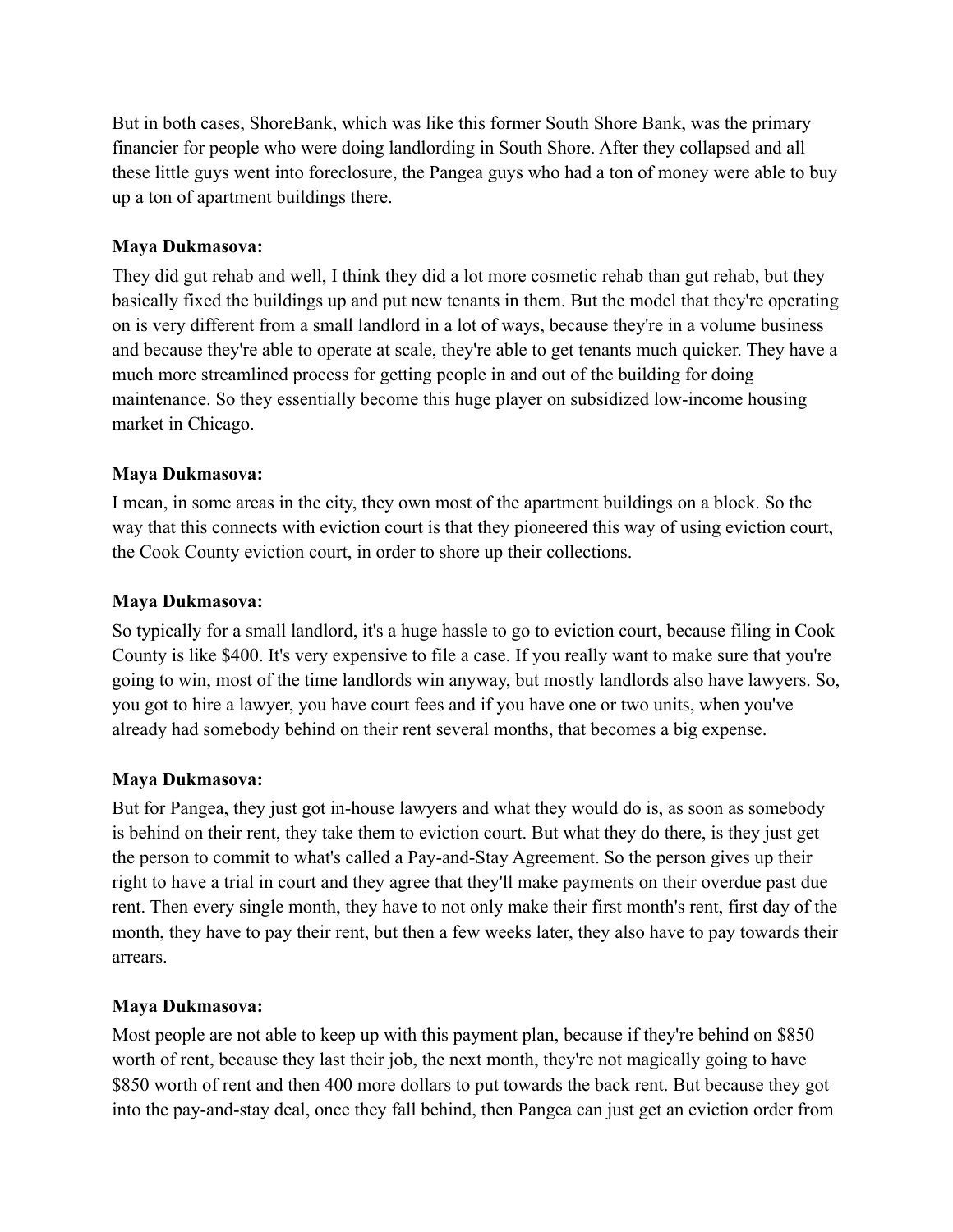the judge. They don't have to argue anything, there doesn't need to be a trial, it's like a plea deal, basically.

# **Maya Dukmasova:**

So, Pangea lawyers were like pioneers in this way of using eviction court. Now one of them, the original lawyer that worked for them, started his own eviction law firm, and lots of other landlords work with them. So on the one hand tenant advocates see them much more favorably because they are willing to make deals with tenants. They're not just gung ho about getting them out of the apartments once they're in eviction court.

# **Maya Dukmasova:**

But on the other hand, before the pandemic, they were filing like a thousand cases a year on the 7,500 units in the city. So that's something like a sixth to a seventh of your entire tenant base that you're taking to court, which then creates a whole class of people who have an eviction on their record, which then makes it very hard for those people to rent, even if they're never actually evicted in the end. The filing still counts against them, which further narrows their housing options, which then creates a more trapped clientele base for Pangea and other landlords in the poorest neighborhoods.

# **Monica Trinidad:**

Whoa. I just quickly want to name that, you are one of my favorite journalists in the city, not only because of your coverage of our movement work in super accountable ways, thank you for that, but also for your critical coverage of things that the city is trying to hide from us.

# **Monica Trinidad:**

I mean, something that comes to my mind right away for me is your coverage of the lockout in Rogers Park this past year where ex-cops were attempting to evict a tenant at gunpoint. Or, your more recent coverage where you found out eviction court had gone unrecorded for six months.

## **Monica Trinidad:**

One, what do you see happening here? Two, how have you seen the housing crisis and of course, the subsequent housing justice movement change, if at all, in the last year with everything that's happening during the pandemic?

## **Maya Dukmasova:**

So many of the legal protections that you might have, you're never going to exercise because you're already in a situation where you're afraid to take the landlord to task over anything. Especially if you have kids, especially if you already have eviction on your record, especially if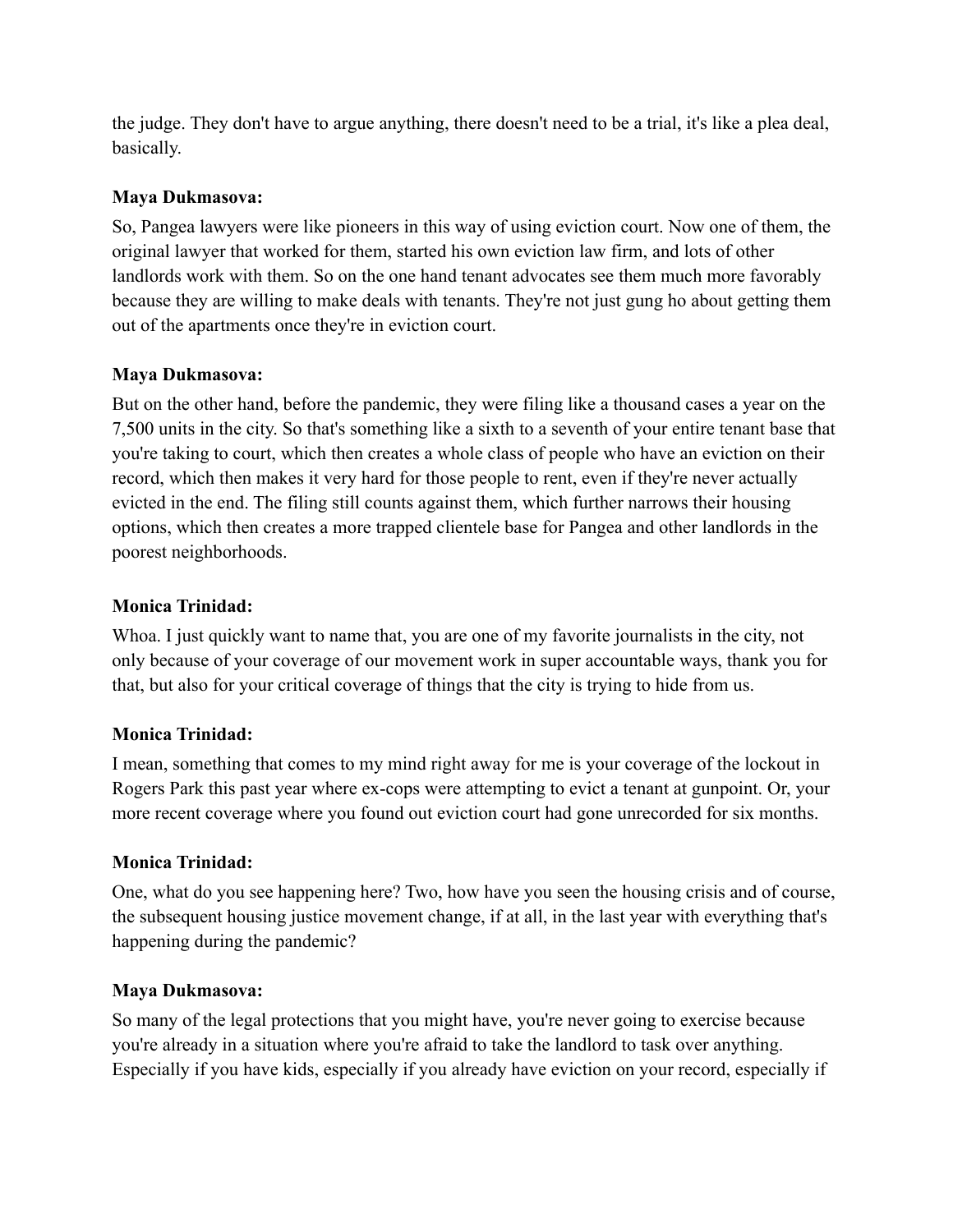you have a low credit score, you're not in a position to exercise a lot of the rights that you do have.

## **Maya Dukmasova:**

So the thing that I'm seeing, I guess, in conjunction with the pandemic is this broader movement to form tenants unions. It does seem a little bit neighborhood specific. So I feel like the groups that are doing a lot of tenant unionizing right now are these lefty, mostly white-led organizations in more gentrified neighborhoods. Which that not necessarily to say there's anything wrong with that, but I think that more conversations around tenant unions and more news about tenant unions forming, I would assume that it would make more people curious about the idea and explore it in different ways.

# **Maya Dukmasova:**

But, I don't want to poo poo tenants unions or say that they're useless or whatever, I think any collective action and collective bargaining is always effective or, it's better than trying to solve problems as an individual. But I mean, to be honest, I don't see that there's going to be massive shifts in this landscape. Especially, not while we have really no idea, what are the financial realities of the landlording business.

## **Maya Dukmasova:**

Sorry to be negative.

# **Page May:**

No, no. I mean, I think, I believe in organizing, obviously, and in building power and in building relationships with our neighbors and our communities that are built around an agreement that things are not okay, and a decision and a commitment to taking action together. I think those are steps in the right direction. I believe in cop watching and in doing that as neighbors for each other, but I also know the limits of that. That's why we need these defund the police calls.

# **Page May:**

I think that's part of, what's been so interesting about this conversation is that it's this massive issue and I'm always thinking about what is on the horizon. I love how much we have talked about landlords.

# **Page May:**

I remember when the pandemic first started, there was a video of a landlady who her tenant had found a video on TikTok or Instagram mocking her because she couldn't have any work all of a sudden and was late with her rent and so the landlord was taking her packages. So the landlord had made a funny video of holding all of her packages.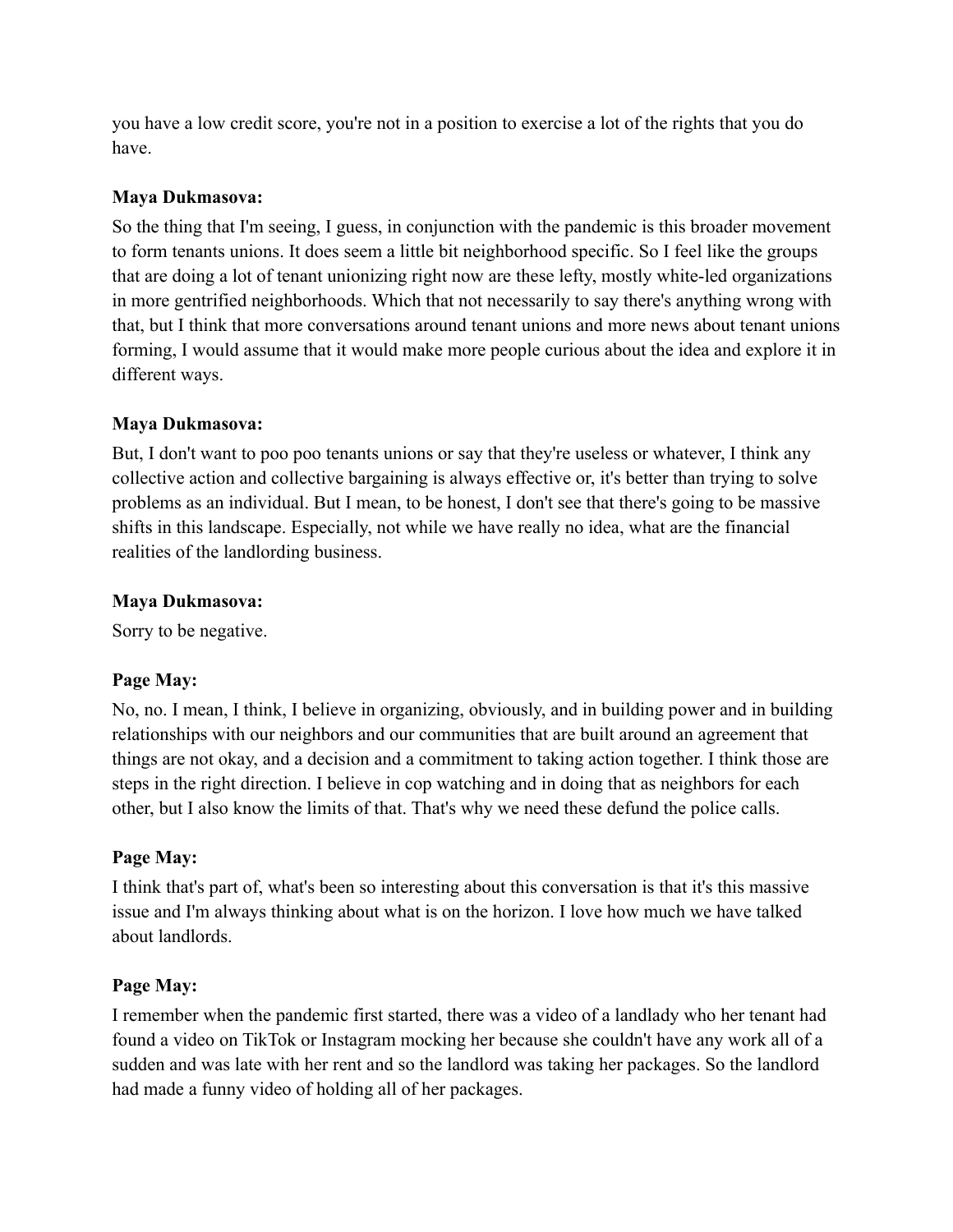## **Page May:**

I know a lot of folks that have hated landlords for a long time, but there's something in the air. I think it's really important that we're having this conversation about why does this relationship exist with our ability to literally live in a building and the people who own that.

# **Page May:**

This book is helping us see it in a more radical way. Even if it doesn't have the most radical solutions at the end, I think it is getting at the relationships of poverty as opposed to just the, I don't know, if ends. Okay. Yay.

# **Maya Dukmasova:**

Yeah. I think, look, Chicago never ceases to amaze me with the kind of potency and creativity of its organizing. I mean, there's people who've been working on these issues and trying to get better protections and better housing for folks for years. I feel like definitely the pandemic has helped them have more of a moment, I think, because the severity of the crisis was just really laid bare.

# **Maya Dukmasova:**

I think, look, I'm just a chronicler, I'm creating some archive about what's happening in this city right now. What I do see is that there's more different types of thinking and creative organizing and collective action happening among tenants than five years ago. That's an interesting thing to observe and it's a dynamic process and that can't be bad. Or I mean, at least, the tenants are, I think increasingly understanding themselves as people with a common shared problem and that they could possibly find solutions for it if they work together.

# **Maya Dukmasova:**

Because I think poverty for a lot of people is an extremely isolating experience. The way that power structures function around poor people and poor communities is that it constantly makes you feel like your problems are just your own and that the only solutions are individual ones.

# **Maya Dukmasova:**

I feel like this entire pandemic experience has not just in the realm of housing, but in a lot different realms, has catalyzed a thinking towards moving and working collectively more. On the other hand, I'm not seeing anything new or different from the landlord corner of things. I'll be interested to see if the ground swell of creativity among tenants is going to lead to new and interesting policies or movements or whether, the same old, same old, routine from the landlords is still going to win the day. I'll be watching.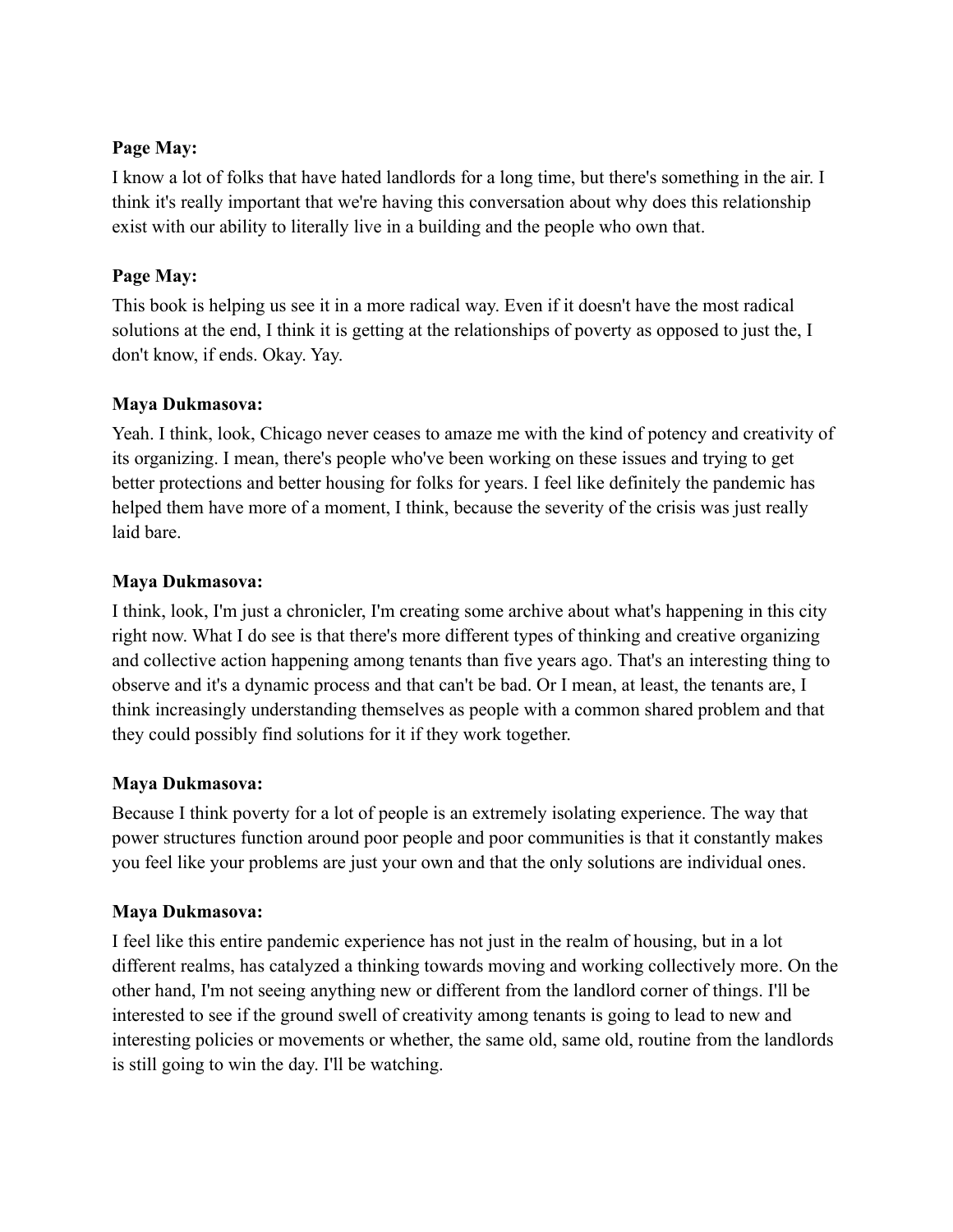### **Maya Dukmasova:**

I'm not trying to say that all landlords are 100% full of shit. I'm not at all saying that it's easy to do that as a job or that it's cheap to provide decent housing or that people don't have nightmare tenants, because they definitely do. The problems that landlords have are definitely real, but those are problems that come part and parcel with deciding to do a certain job and run a certain business, whereas, everybody has to live somewhere.

## **Maya Dukmasova:**

I guess, the other piece of this, besides just the fact that housing is so expensive and, there's all kinds of profiteering happening, there's also the issue of stagnating wages. Especially, when it comes to developing new housing and the cost of rent, when a developer does have to do a huge rehab or build a whole new building from scratch, on the other side of this, there's low wage labor.

# **Maya Dukmasova:**

So I don't expect this to happen, but I always wonder about it, like how come landlords aren't on the front lines of Fight for \$15, and other kind of movements to increase minimum wage and push for living incomes for people? Because, that is the reason why they're having issues with their tenant base. Since most evictions come about as a result of people not being able to pay the rent, part of the reason they can't pay the rent is because they're not getting paid enough.

## **Maya Dukmasova:**

I also feel like the blame for the crisis is not entirely with the landlords, but I feel like the solutions are going to come from organized tenant work, for sure.

## **Page May:**

Yeah. I'm really glad that you said that. I am going to text my brother who just became a landlord and we've been talking about the minimum wage and I'm just like, "You should be fighting harder than I am, because you directly depend on this being real."

## **Page May:**

I mean, I have so many more questions and things, but we'll save it for hopefully one day, we can actually link up again. Again, thank you for joining us. Thank you for all of your brilliant work on this.

## **Page May:**

Again, please readers, go and check out the Chicago Reader, everything that Maya writes. Not only on housing issues, but also you've created this really wonderful archive, documenting the movement for abolition in Chicago that I am really grateful for. There's a large archive to dig into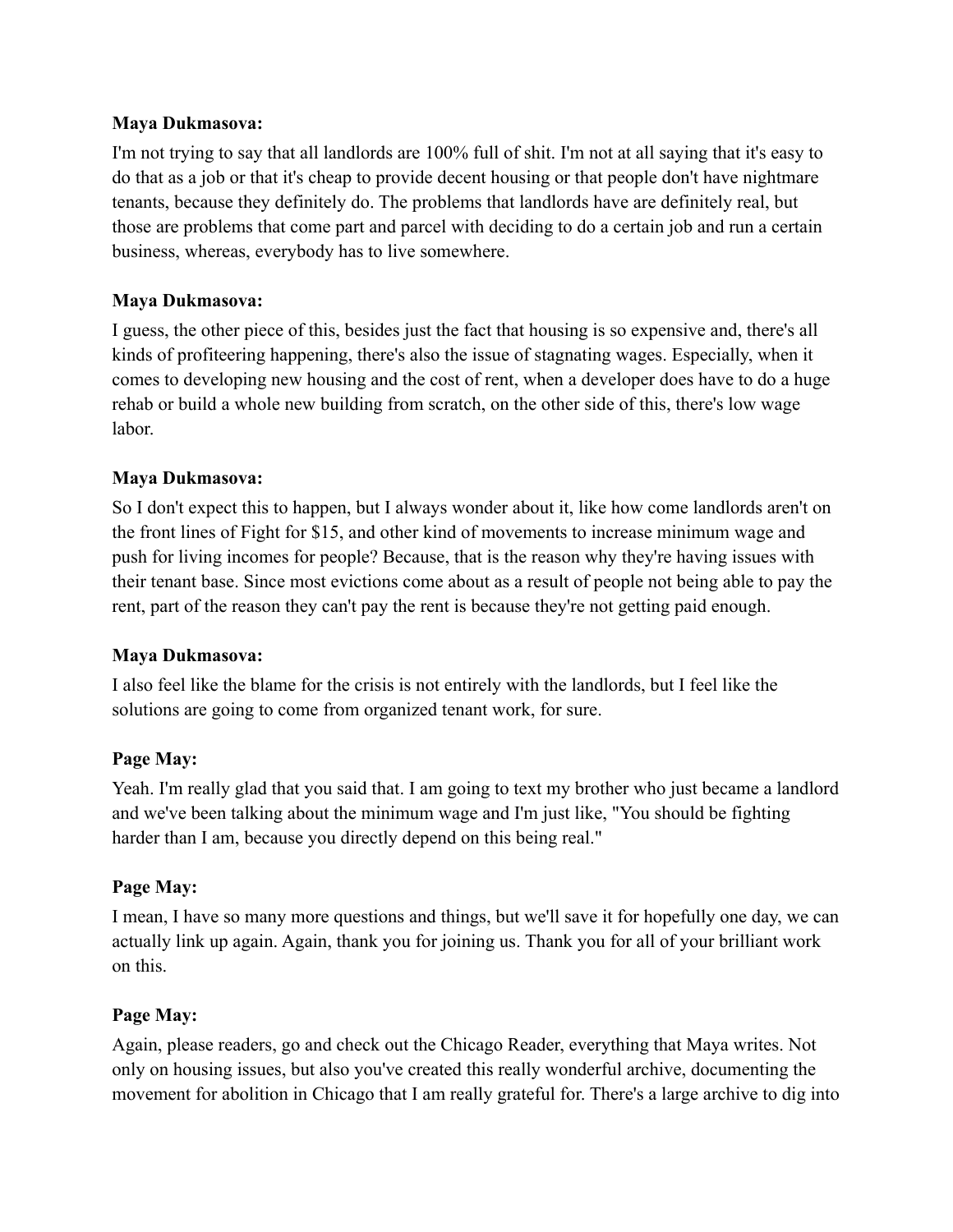and then to follow your work, I highly recommend to anyone listening. I'm going to ask you to close this out with a favorite passage from again, the book is *Evicted* by Matthew Desmond.

# **Maya Dukmasova:**

Thanks. Yeah. Actually, before I dive into this reading, I do want to say one more thing that I think is really important that I got from Matt's work and from not just his book, but his article, his other published articles as well. Which is that, people have to understand that landlording as a business, there's two types of landlords. Usually these are the mom-and-pop type of folks, there's landlords who own property and their goal is to eventually sell the property and that's their nest egg.

# **Maya Dukmasova:**

So, maybe they invested their surplus income into buying a piece of property to rent it out. Maybe that's what they're banking on for their retirement funds, whatever. But those kinds of landlords, their principal concern is to have tenants who are reliable and who will live in their unit for a long time and take care of their assets. Especially mom-and-pop landlords in wealthier communities or in gentrifying communities, that may be the category that they're a part of. Those people care more about the long-term stability and welfare of their investment than they do about squeezing as much profit as possible out of their tenants. They may even have lower rents because they just want a reliable person in there for as long as possible.

## **Maya Dukmasova:**

But the other type of landlord, and this is the kind of landlording that happens in poor communities is, you don't care about the price of your asset. I mean, a lot of people talk about landlords like in South Shore especially, like this is just a land grab. These are people that are coming in, they want to buy all this property to then flip it. They're waiting for the Obama Center to come, blah, blah, blah. There's always landlords in poor communities.

## **Maya Dukmasova:**

Most property like Desmond says is owned by landlords. In the poorest neighborhoods, the name of the game is not the increased value of the asset over time, it's the steady access to rents. It's how much profit you could make over time from constant influx of rent. So the less you spend on your property, the more profit that you will make. Because housing markets are neighborhood based and very segregated, there's usually a never ending stream of possible renters that you could be dealing with.

# **Maya Dukmasova:**

So just, when we have a conversation about landlords, I think it's really important to understand those distinctions and most of where the harm is happening in poor neighborhoods that have access to a captive market. So the passage I'm going to read, it deals with this actually. This is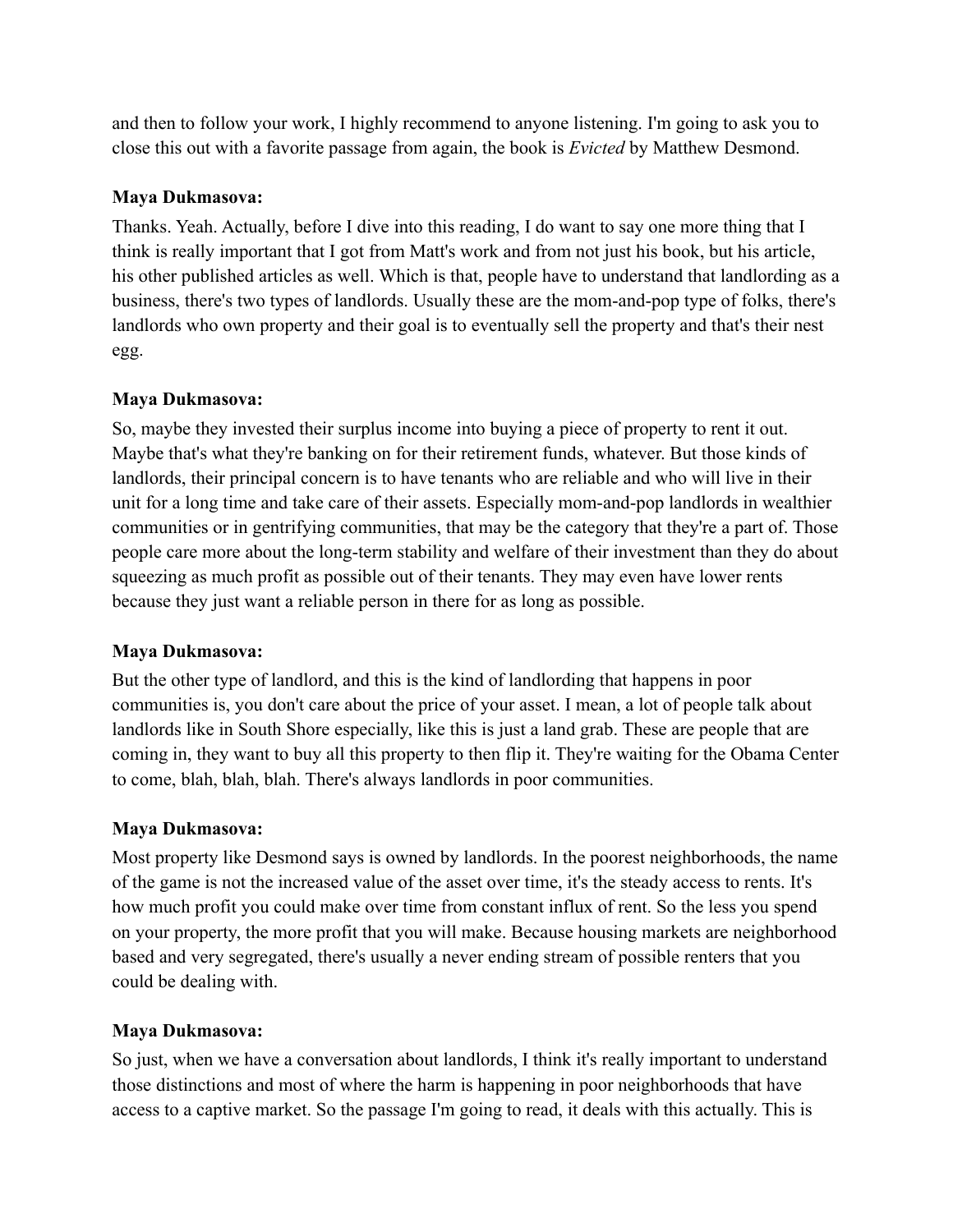focusing on the relationship between Doreen, who is a Black woman, who's a renter in the poor Black neighborhood that he lived in and Sherrena, her landlord, who's also a Black woman and she owns several properties in that neighborhood and, got into it as her own business.

## **Maya Dukmasova:**

"After two months without a working bathtub or sink, and with a barely working toilet, Doreen decided to call a plumber herself. Having paid for a plumber the first time things got stopped up, Sherrena was not keen to do so again. After what happened at 32nd Street, Doreen knew better than to call a building inspector. The plumber charged \$150 to sneak out the pipes. He concluded that the plumbing system was old and vulnerable and advised Doreen to catch everything she could from going down the sink."

# **Maya Dukmasova:**

"The first thing Doreen did after the man left was to run a hot bath and soak in it for an hour. Doreen decided to deduct the \$150 from her rent. When Sherrena responded by saying that would earn her eviction notice, Doreen went ahead and withheld all of her rent. If she was going to get evicted, she might as well save her money and put it towards the next move. It was a common strategy among cash renters."

# **Maya Dukmasova:**

"Because the rent took almost all of their paycheck, families sometimes had to initiate a necessary eviction that allowed them to save enough money to move to another place. One landlord's loss was another's gain. If Doreen had to move, she knew she wouldn't be able to find a much cheaper place, especially for three adults and five children. At the time, median rent for a two bedroom apartment in Milwaukee was \$600. 10% of units rented at, or below \$480 and 10% rented at, or above \$750, a mere \$270 separated some of the cheapest units in the city from some of the most expensive."

# **Maya Dukmasova:**

"That meant that rent in some of the worst neighborhoods was not drastically cheaper than rent in much better areas. For example, in the city's poorest neighborhoods where at least 40% of families live below the poverty line, median rent for a two bedroom apartment was only \$50 less than the citywide median. Sherrena put it like this, a two bedroom, is a two bedroom, is a two bedroom. This had long been the case."

# **Maya Dukmasova:**

"When tenants began appearing in New York City in the mid-1800's, rent in the worst slums was 30% higher than in uptown. In the 1920s and '30s, rent for dilapidated housing in the Black ghettos of Milwaukee and Philadelphia and other Northern cities exceeded that for better housing in white neighborhoods. As late as 1960, rent in major cities was more for Blacks than for whites